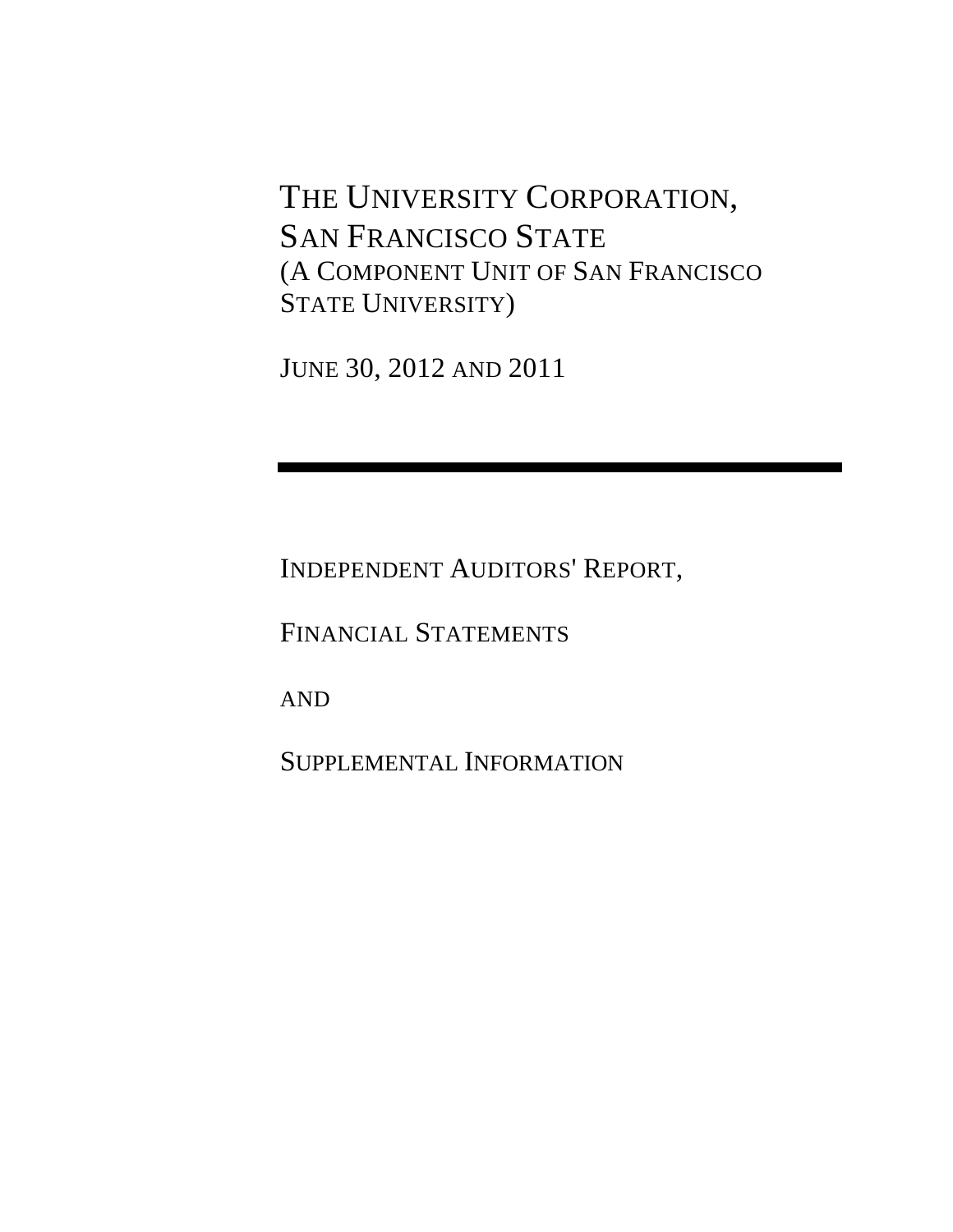## **Independent Auditors' Report, Financial Statements and Supplemental Information**

| <b>Independent Auditors' Report</b>                       | $1 - 2$   |
|-----------------------------------------------------------|-----------|
| <b>Management Discussion and Analysis</b>                 | $3 - 10$  |
| <b>Financial Statements</b>                               |           |
| <b>Statement of Net Assets</b>                            | 11        |
| Statement of Revenues, Expenses and Changes in Net Assets | 12        |
| <b>Statement of Cash Flows</b>                            | $13 - 14$ |
| <b>Notes to Financial Statements</b>                      | $15 - 25$ |
| <b>Supplementary Information</b>                          |           |
| <b>Schedule of Net Assets</b>                             | 26        |
| Schedule of Revenues, Expenses and Changes in Net Assets  | 27        |
| Other Information                                         | $28 - 33$ |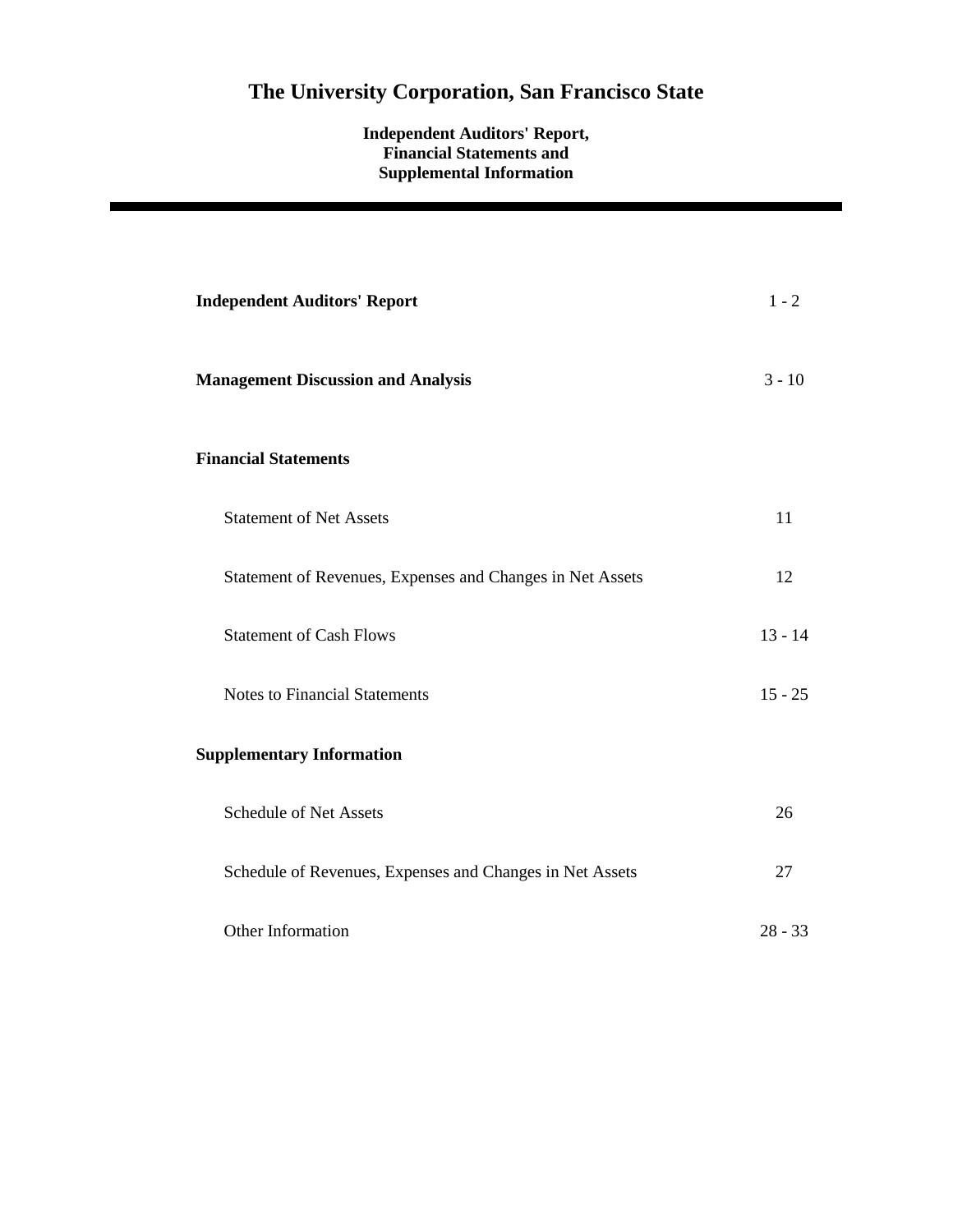## **Independent Auditors' Report**

THE BOARD OF DIRECTORS THE UNIVERSITY CORPORATION, SAN FRANCISCO STATE San Francisco, California

We have audited the accompanying statement of net assets of **THE UNIVERSITY CORPORATION, SAN FRANCISCO STATE (the Corporation)**, as of June 30, 2012 and 2011 and the related statements of revenues, expenses and changes in net assets, and cash flows for the years then ended. These financial statements are the responsibility of the Corporation's management. Our responsibility is to express an opinion on these financial statements based on our audits.

ED PUBLIC ACCOU

We conducted our audits in accordance with auditing standards generally accepted in the United States of America. Those standards require that we plan and perform the audit to obtain reasonable assurance about whether the financial statements are free of material misstatement. An audit includes examining, on a test basis, evidence supporting the amounts and disclosures in the financial statements. An audit also includes assessing the accounting principles used and significant estimates made by management, as well as evaluating the overall financial statement presentation. We believe that our audits provide a reasonable basis for our opinion.

In our opinion, the financial statements referred to above present fairly, in all material respects, the financial position of The University Corporation, San Francisco State at June 30, 2012 and 2011 and the changes in its net assets and its cash flows for the years then ended in conformity with accounting principles generally accepted in the United States of America.

Accounting principles generally accepted in the United States of America, require that the management's discussion and analysis on pages 3 through 10 be presented to supplement the basic financial statements. Such information, although not a part of the basic financial statements, is required by the Governmental Accounting Standards Board who considers it to be an essential part of financial reporting for placing the basic financial statements in an appropriate operational, economic, or historical context. We have applied certain limited procedures to the required supplementary information in accordance with auditing standards generally accepted in the United States of America, which consisted of inquiries of management about the methods of preparing the information and comparing the information for consistency with management's response to our inquiries, the basic financial statements, and other knowledge we obtained during our audit of the basic financial statements. We do not express an opinion or provide any assurance on the information because the limited procedures do not provide us with sufficient evidence to express an opinion or provide any assurance.



*Consultants and* 

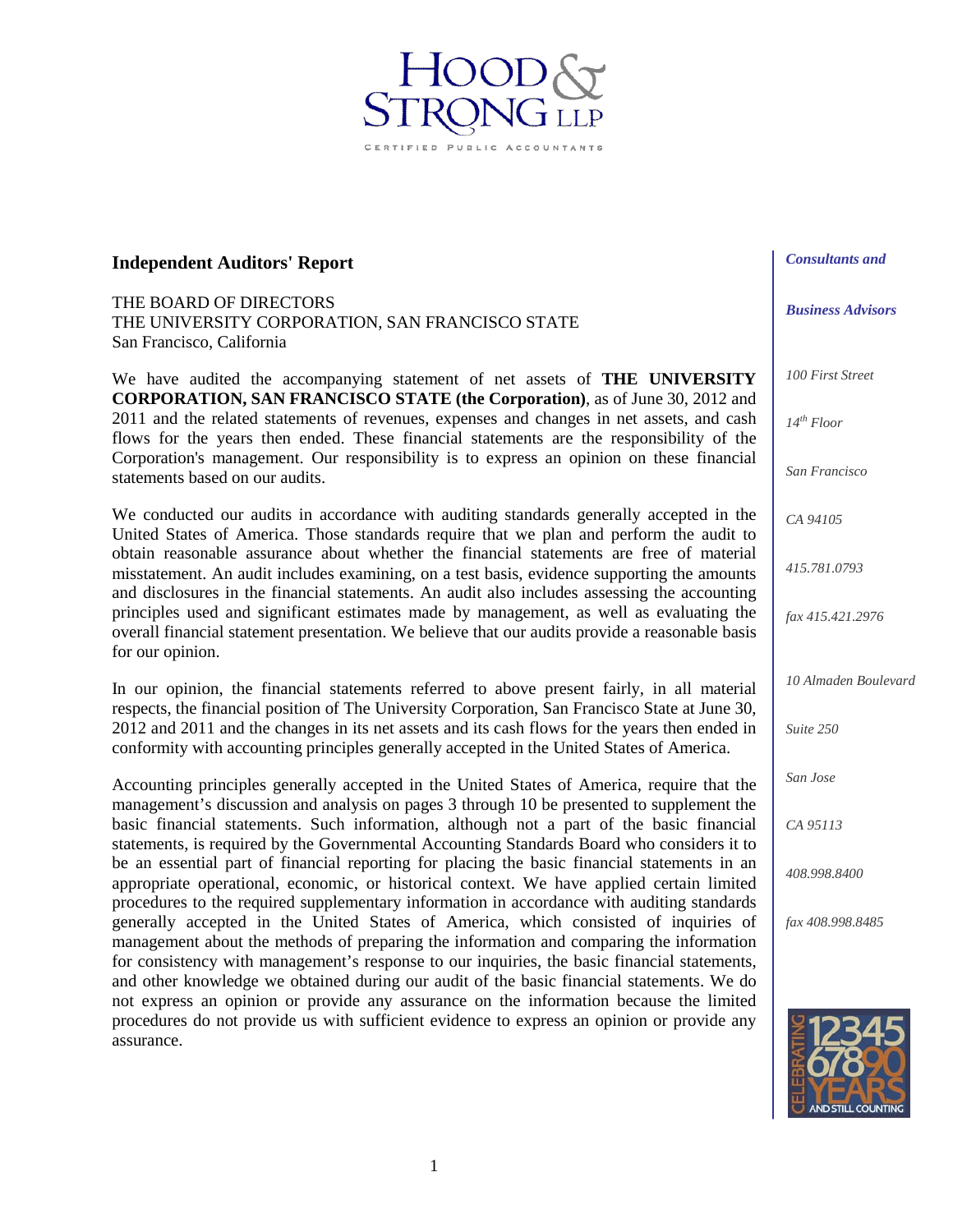Our audits were conducted for the purpose of forming an opinion on the financial statements as a whole. The supplementary information is presented for purposes of additional analysis and is not a required part of the financial statements. Such information is the responsibility of management and was derived from and relates directly to the underlying accounting and other records used to prepare the financial statements. The information has been subjected to the auditing procedures applied in the audits of the financial statements and certain additional procedures, including comparing and reconciling such information directly to the underlying accounting and other records used to prepare the financial statements or to the financial statements themselves, and other additional procedures in accordance with auditing standards generally accepted in the United States of America. In our opinion, the information is fairly stated in all material respects in relation to the financial statements as a whole.

Hood & Strong 22P

San Francisco, California September 24, 2012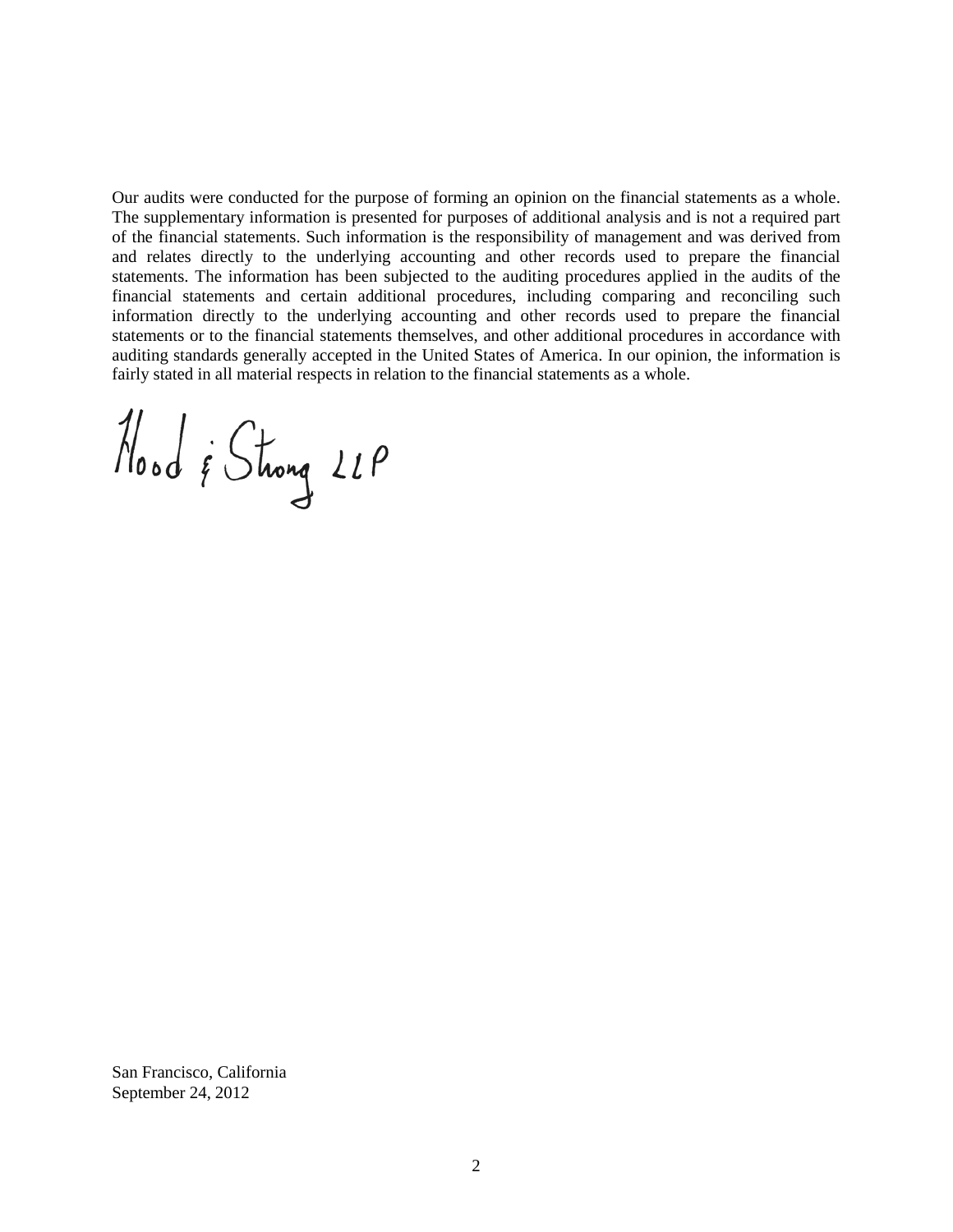## **Management Discussion and Analysis (Unaudited)**

This section of the University Corporation, San Francisco State (the Corporation) annual financial report presents management's discussion and analysis of the financial performance of the Corporation for the fiscal year ended June 30, 2012.

The Corporation presents its financial statements for fiscal year 2012 with comparative data presented for fiscal years 2011 and 2010. The emphasis of discussions concerning these statements will be for the fiscal years ended June 30, 2012 and 2011 (2012 and 2011, respectively). There are three financial statements presented: the Statement of Net Assets; the Statement of Revenues, Expenses, and Changes in Net Assets; and the Statement of Cash Flows.

The following discussion and analysis is intended to help readers of the Corporation's financial statements to better understand its financial position and operating activities. It should be read in conjunction with, and is qualified in its entirety by, the related financial statements and footnotes. The financial statements, footnotes and this discussion and analysis were prepared by the Corporation and are the responsibility of its management.

## **The Corporation**

The Corporation is a non-profit auxiliary organization of San Francisco State University (the University) with a 501(c) (3) designation with the Internal Revenue Service. The Corporation's purpose is to support, promote and assist the University in meeting its educational mission.

The Business – Type Activity (BTA) reporting model has been adopted by the California State University (CSU) system for the use by all of its member campuses. The CSU determined the BTA model best represents the combined activities of the CSU and its auxiliary corporations.

Two out of the five auxiliary not – for- profit corporations serving the University, of which the Corporation is one, have also adopted the BTA reporting model primarily for efficiencies gained in combining the five auxiliaries' annual financial statements with the University and ultimately the combined CSU financial statements.

The Corporation's June 30, 2012 and 2011 financial statements have been prepared using the economic resources measurement focus and the accrual basis of accounting in accordance with accounting principles generally accepted in the United States of America, as prescribed by the Governmental Accounting Standards Board (GASB). Revenues are recorded when earned and expenses are recorded when a liability is incurred, regardless of the timing of related cash flows. Grants and similar items are recognized as revenue as soon as all eligibility requirements have been met.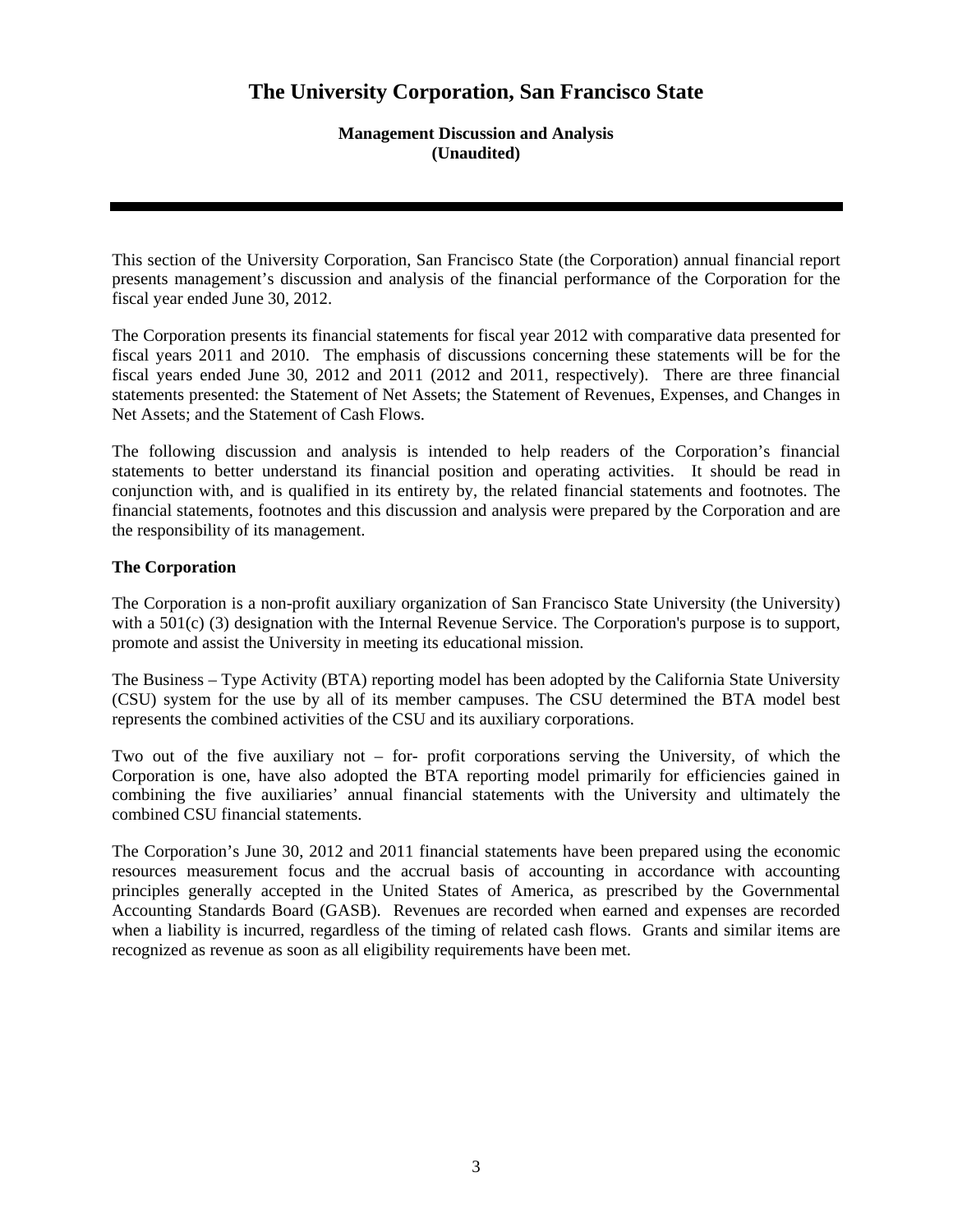**Management Discussion and Analysis (Unaudited)** 

## **Highlights of Financial Operations**

## • **Operating revenue and other additions**

Total operating revenue increased by approximately \$1.5 million which is primarily attributed to the Corporation receiving additional revenue to support campus programs and student scholarships, as well as an increase in grants and contracts awarded. The Corporation continues to have one remaining endowment and all other endowment related contributions are received by the San Francisco State University Foundation (the Foundation).

## • **Nonoperating revenues and expenses**

Total non-operating revenue decreased by approximately \$629,000 primarily attributed to a decrease in investment income of approximately \$ 700,000 offset by an increase in contributions. Though investment income was down the fund still showed positive earnings as the volatility of the world markets continued.

## **Financial Position**

The statement of net assets presents the financial position of the Corporation at the end of fiscal year 2012 and 2011. The purpose of the statement of net assets is to present to the readers of the financial statements a fiscal snapshot of the Corporation. From the data presented, the readers of the statement of net assets are able to determine the assets available to continue the operations of the Corporation. They are also able to determine how much the Corporation owes its vendors as well as assessing other liabilities. Finally, the statement of net assets provides a picture of the net assets (assets minus liabilities) and their availability for expenditure.

Net assets are divided into three major categories. The first category, Invested in Capital Assets, presents the Corporation's equity in property and equipment. The next asset category is Restricted Net Assets, which is divided into two categories, Nonexpendable and Expendable. The corpus of nonexpendable restricted resources is only available for investment purposes. Expendable restricted net assets are available for expenditure by the Corporation, but must be spent for purposes as determined by donors and/or external entities that have placed time, purpose or legal restrictions on the use of the assets. The final category is Unrestricted Net Assets that are available to the Corporation for any lawful purpose of the Corporation.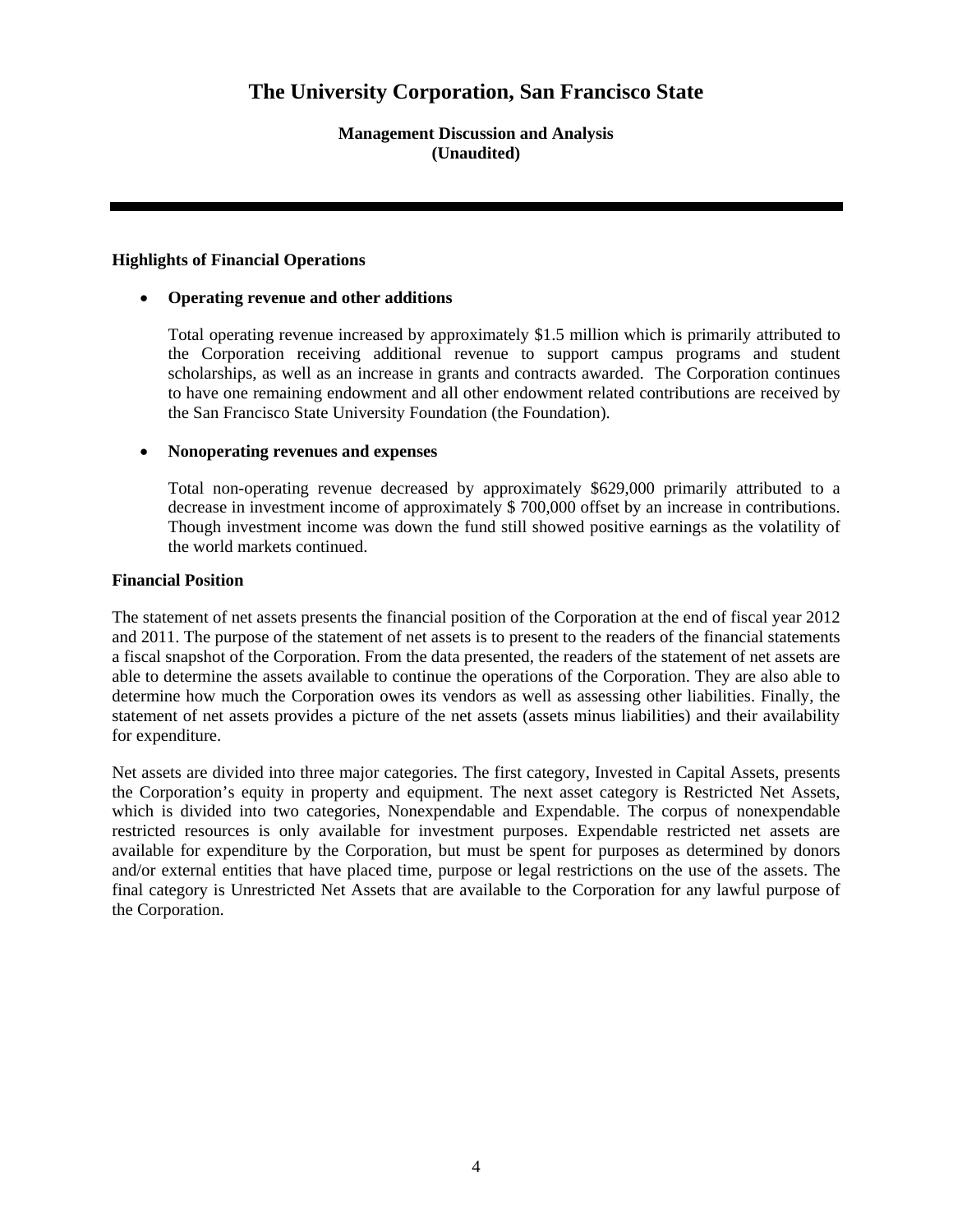## **Management Discussion and Analysis (Unaudited)**

Detailed statement of net assets are included with the financial statements. A condensed version is shown below:

## **Condensed Statement of Net Assets - 2012, 2011, and 2010**

|                                                  | 2012             |    | 2011       |     | 2010       |
|--------------------------------------------------|------------------|----|------------|-----|------------|
| <b>ASSETS</b>                                    |                  |    |            |     |            |
| Current assets                                   | \$<br>6,014,900  | \$ | 4,820,876  | \$. | 7,123,720  |
| Noncurrent assets                                | 12,415,750       |    | 11,491,960 |     | 9,952,616  |
| Total assets                                     | 18,430,650       |    | 16,312,836 |     | 17,076,336 |
| <b>LIABILITIES</b>                               |                  |    |            |     |            |
| <b>Current liabilities</b>                       | 1,196,934        |    | 961,184    |     | 2,816,384  |
| Noncurrent liabilities                           | 350,000          |    |            |     |            |
| Total liabilities                                | 1,546,934        |    | 961,184    |     | 2,816,384  |
| <b>NET ASSETS</b>                                |                  |    |            |     |            |
| Investment in capital assets                     | 2,266,518        |    | 2,512,427  |     | 2,742,418  |
| <b>Restricted Net Assets:</b>                    |                  |    |            |     |            |
| Nonexpendable - endowments                       | 544,272          |    | 540,381    |     | 509,088    |
| Expendable – Grants and Contracts, Scholarships, |                  |    |            |     |            |
| Fellowships, Capital Projects                    | 11,411,045       |    | 8,359,881  |     | 7,575,565  |
| Unrestricted net assets                          | 2,661,881        |    | 3,938,963  |     | 3,432,881  |
| Total net assets                                 | \$<br>16,833,716 | S. | 15,351,652 | \$. | 14,259,952 |
|                                                  |                  |    |            |     |            |

#### **Assets**

In fiscal year 2012 current assets increased by approximately \$1.2 million (25%). This increase was mainly attributed to an increase in short term investments.

In fiscal year 2011 current assets decreased by approximately \$2.3 million (-32%). The decrease was mainly attributed to the reduction of current investments of approximately \$3.2 million which was redistributed between current and noncurrent investments during the year.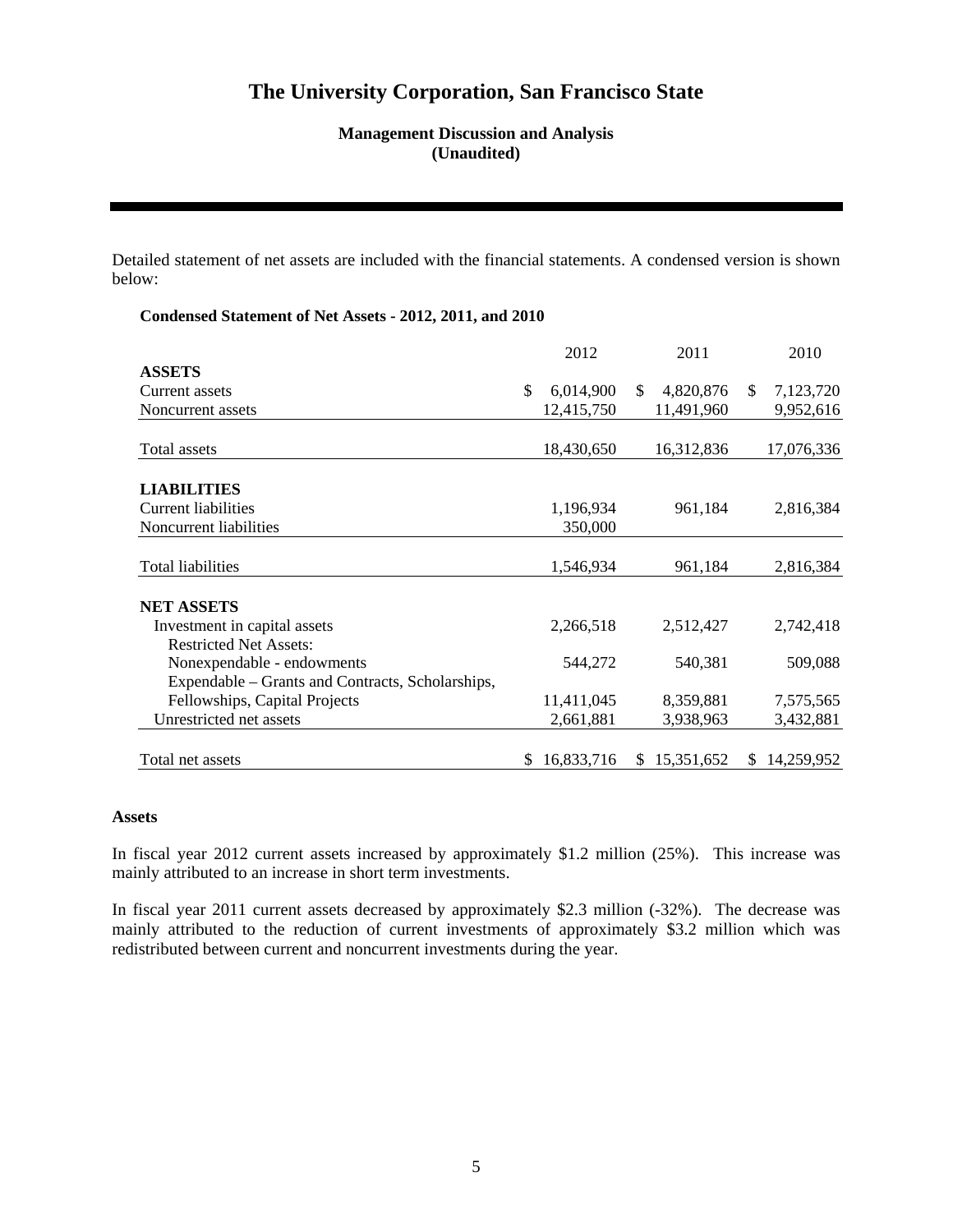## **Management Discussion and Analysis (Unaudited)**

## **Liabilities**

In fiscal year 2012, current liabilities increased over 2011 by approximately \$236,000 (25%). This increase was mainly attributed to an increase in payables to related parties.

In fiscal year 2012, the noncurrent liability increased by \$350,000 (100%) related to the one-time gift that the Corporation received from the Follett Higher Education Group, Inc. (Follett) which will be amortized over the life of the agreement.

In fiscal year 2011, current liabilities decreased by approximately \$1.9 million (-66%) due to a reduction in related party activity and accounts payable by continuing to reduce the turnaround time for disbursing payments as well as being billed more timely from other related parties.

### **Net Assets**

As of June 30, 2012, net assets were \$16,883,716 which is an increase of approximately \$1.5 million (10%) from the previous year. The increase is attributed to an increase in contribution revenue from friends of the University, and an increase in program revenue from the previous year.

As of June 30, 2011, net assets were \$15,351,652 which is an increase of approximately \$1.1 million (8%) from the previous year. The increase is attributed to an increase in contribution revenue from friends of the University, investment income and an increase in program revenue from the previous year.

Further discussion of the Corporation's revenue and expenses under result of operations will highlight the changes that contributed to the overall fluctuation in operating results.

### **Results of Operations**

The Statement of Revenues, Expenses and Changes in Net Assets presents the Corporation's operating results, as well as the nonoperating revenues and expenses. Operating revenues primarily includes grants, contracts, and program revenue. Gifts and investment income, is classified as prescribed by GASB, Net nonoperating revenues or expenses are an integral component in determining the increase or decrease in net assets.

Detailed statement of Revenues, Expenses, and Changes in Net Assets for the years ended June 30, 2012 and 2011 is included in the financial statements.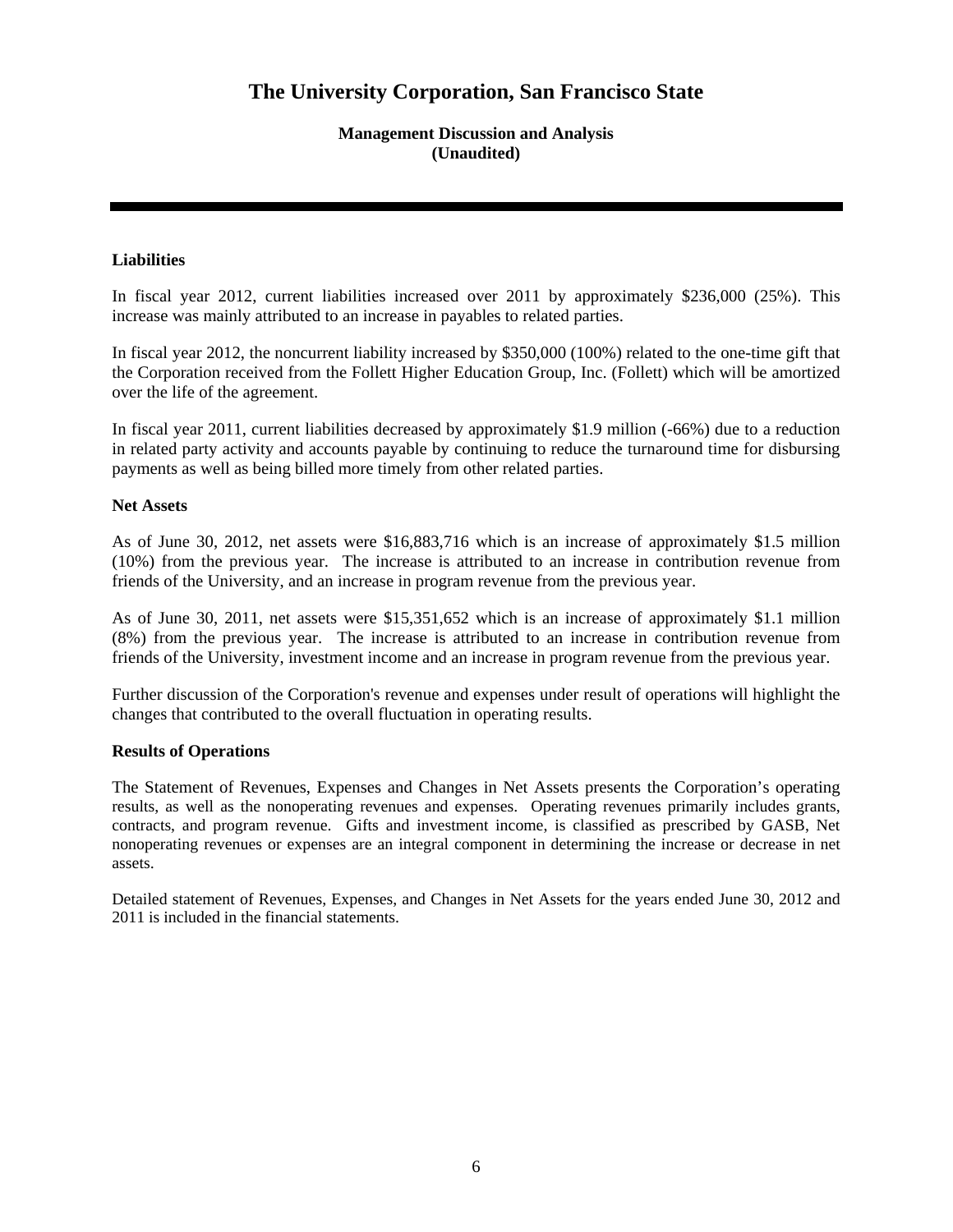## **Management Discussion and Analysis (Unaudited)**

## **Condensed Statement of Revenues, Expenses and Changes in Net Assets**

### **For the years ended June 30, 2012, 2011 and 2010**

|                                                     | 2012          |              | 2011        |              | 2010           |
|-----------------------------------------------------|---------------|--------------|-------------|--------------|----------------|
| <b>Operating Revenues (Expenses):</b>               |               |              |             |              |                |
| Revenues                                            | 7,464,321     | $\mathbb{S}$ | 5,999,404   | <sup>S</sup> | 3,874,052      |
| Expenses                                            | (9,597,426)   |              | (8,642,151) |              | (8,952,744)    |
| <b>Operating loss</b>                               | (2, 133, 105) |              | (2,642,747) |              | (5,078,692)    |
| Nonoperating Revenues (Expenses):                   |               |              |             |              |                |
| Contributions                                       | 3,756,012     |              | 3,207,481   |              | 2,037,063      |
| Investment return                                   | 365,137       |              | 1,086,966   |              | 3,523,792      |
| Transfers to the University                         | (455,980)     |              |             |              |                |
| <b>Total other Nonoperating Revenues (Expenses)</b> | 3,665,169     |              | 4,294,447   |              | 5,560,855      |
| Change in Net Assets                                | 1,532,064     |              | 1,651,700   |              | 482,163        |
| Transfer to the Foundation                          | \$            | \$           | (560.000)   |              | \$(42,921,552) |

### **OPERATING REVENUES**

### **Program, Grants, and Contracts Revenue**

Program revenues are the function of the many projects administered by the Corporation which must be self-supporting. Program revenue consists mainly of revenue received to support campus programs, and student scholarships. Although program revenue decreased by approximately \$129,000 Whirlwind Wheelchair program revenue increased approximately \$544,000 due to its increase in wheelchair sales internationally.

Transfers received from endowments increased approximately \$478,000 and \$600,000 in 2012 and 2011, respectively, which are part of the increase in operating revenues.

The Corporation received more Foundation grants which fund 501 (3) (c) organizations where the majority of the funds are received upfront even for multiyear grants. For fiscal year 2012, grants and contracts revenue increased approximately \$370,000 which was primarily attributed to new grants received during the year.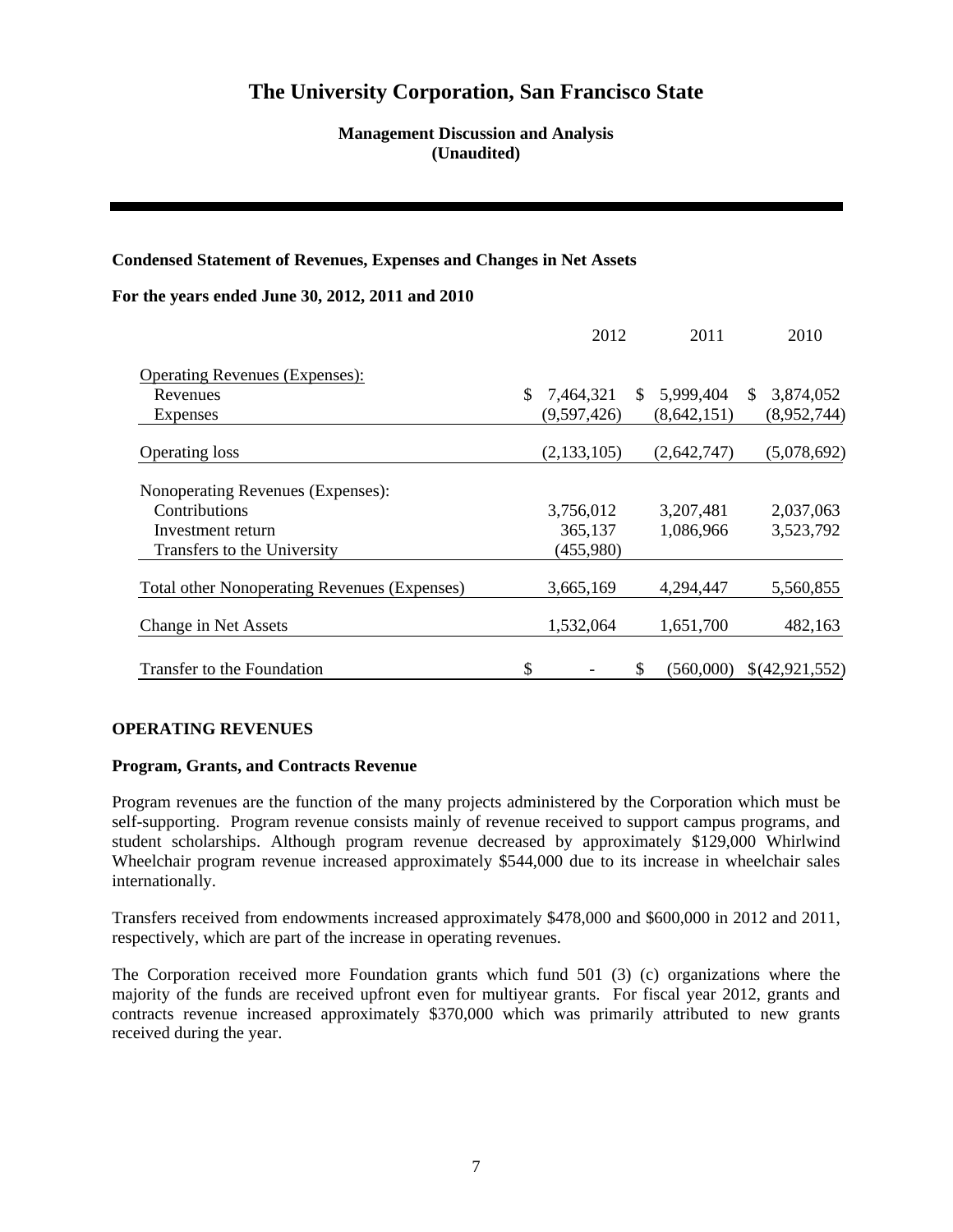## **Management Discussion and Analysis (Unaudited)**

During 2011, program, grants and contract revenue increased approximately \$2.1 million which was primarily attributed to increased program revenue from campus programs that generate revenue in addition to contributions for services offered, and product sales. Program revenue increased approximately \$1.5 million in 2011 in comparison to 2010. The Pacific Leadership program that offers ropes courses to the public and Whirlwind Wheelchairs (Whirlwind) which sells wheelchairs internationally are examples of programs that generate program revenue. Whirlwind saw an increase in program revenue of approximately \$745,000 from 2010 due to more wheelchair sales internationally in different regions.

Indirect costs from grants, contracts and campus programs were eliminated against revenue as not to double count the total revenue and expenses. Indirect costs incurred for grants, contracts and campus programs as of June 30, 2012 and 2011 were \$451,115 and \$299,686, respectively.

## **Rental Income**

Rental income is comprised mainly of food vending tenants and the fitness facility located on campus. Rental income increased in fiscal year 2012 by approximately \$6,500 over the previous year. Tenant rents are increased based on the consumer price index (CPI) which is reviewed annually. The Corporation also increased food options offered by bringing food trucks to the campus which started in late spring of 2012.

## **Other Revenue**

During fiscal year 2012 other revenue increased significantly due to the Corporation receiving a refund of \$770,000 from the dissolution of the Auxiliary Organization Unemployment Insurance Trust.

During fiscal year 2011 other revenue decreased as a result of the Corporation no longer handling the management of the endowments in which a 2% administrative fee was charged. Fiscal year 2011 was the first full year this fee was not earned.

## **OPERATING EXPENSES**

### **Operating Expenses**

Operating expenses are tied to the use of funds from grants, contracts, donations, program revenue, transfers and other miscellaneous sources.

Operating expenses increased in fiscal year 2012 by approximately \$956,000 (11%). Indirect cost from grants, contracts and campus programs were eliminated against revenue as not to double count the total revenue and expenses. Indirect costs incurred for grants and contracts, campus programs and endowment were \$461,923. Expenses related to grants and contracts decreased during 2012 as grant activity decreased. Scholarship expense increased over prior year by approximately \$508,000 as more scholarships were given out to students during 2012.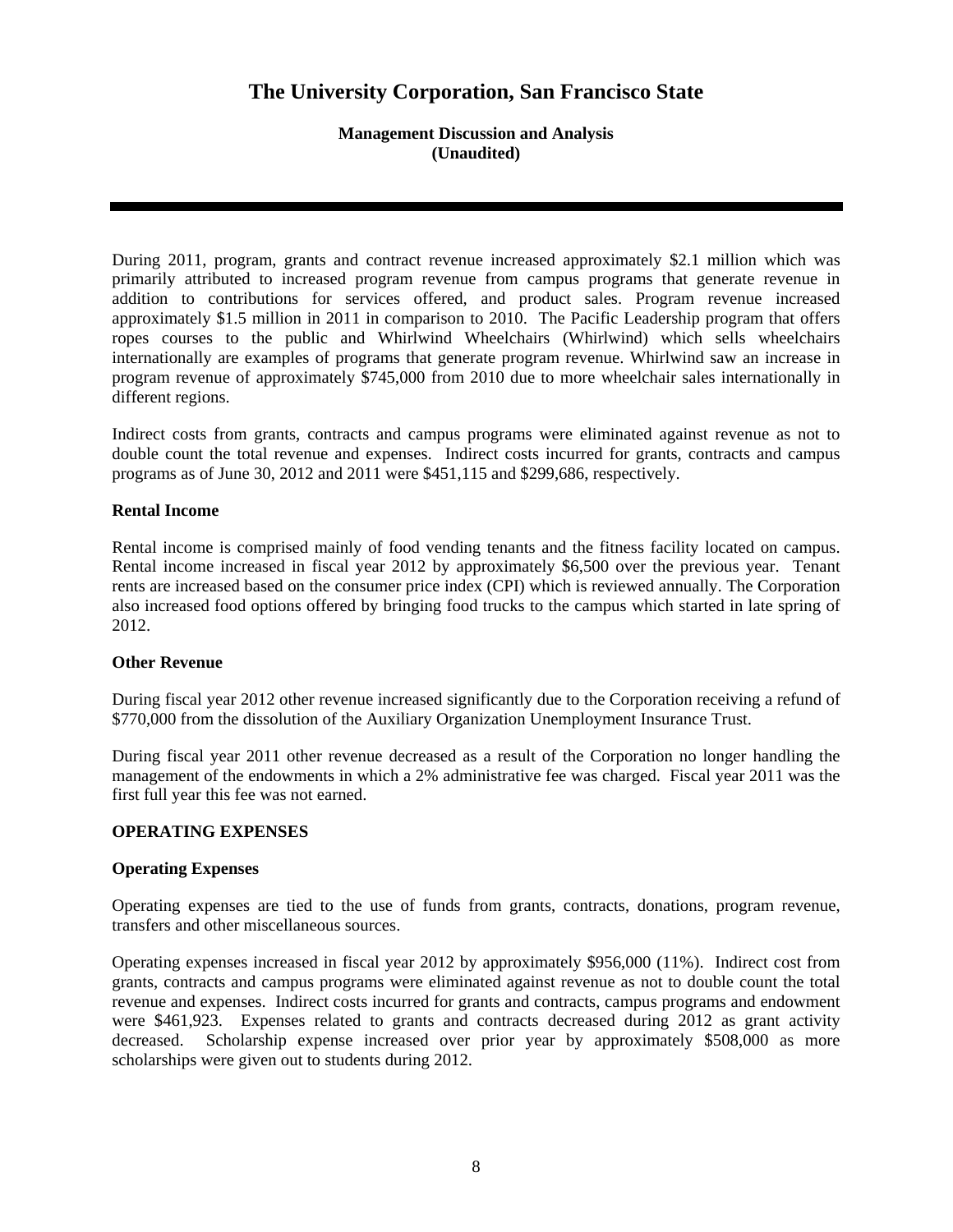**Management Discussion and Analysis (Unaudited)** 

Operating expenses decreased in fiscal year 2011 by approximately \$311,000. Indirect cost from grants, contracts and campus programs were eliminated against revenue as not to double count the total revenue and expenses. Indirect costs incurred for grants and contract and campus programs were \$299,686. Expenses for grants and contracts are more than revenue received due to the receipt of significant multiyear grants in fiscal year 2009. Campus Programs expenses were also more than revenue collected as programs were spending from the cumulative balance from revenue earned in previous fiscal years that remained unspent.

## **NON-OPERATING REVENUES AND EXPENSES**

## **Contributions**

Contributions are recognized as revenue when they are verifiable, measurable, probable of collection, and the Corporation has met all time and eligibility requirements. Contributions increased during fiscal year 2012 by approximately \$549,000 (17%). This increase was mainly attributed to new grants and contracts revenue received during 2012. New grants totaled approximately \$400,000 from funders such as California Endowment, Bectel/Dissertation Scholars and the Persian Aligned Righteous Strategic Astute Foundation. There was also an increase in additional revenue received from related party to support campus programs and student scholarships from the prior year.

Contributions increased during fiscal year 2011 by approximately \$1.2 million (57%). Pledges receivable increased by approximately \$286,000 and regular contributions were up due to new programs and projects created such as the Family Acceptance, Annual Fund, Power Engineering and new projects totaling approximately \$400,000.

### **Investment Return**

During fiscal year 2012 the markets were still volatile as in the previous year. However investments continued to show positive appreciation during 2012, investment return was approximately \$365,000. In addition, the Corporation increased its alternative investment held by the San Francisco State University Foundation to approximately \$1.3 million.

The markets continued to be volatile in fiscal year 2011. However investments continued to recover during 2011 and investment return was approximately \$1.1 million which was less than fiscal year 2010 as a result of the first full year that the Corporation was no longer managing the endowment portfolio. During fiscal year 2011 the Corporation changed its investment custodian and manager from Morgan Stanley to UBS Financial Services, Inc. In addition, the Corporation also invested approximately \$1.2 million in alternative investments held by the Foundation.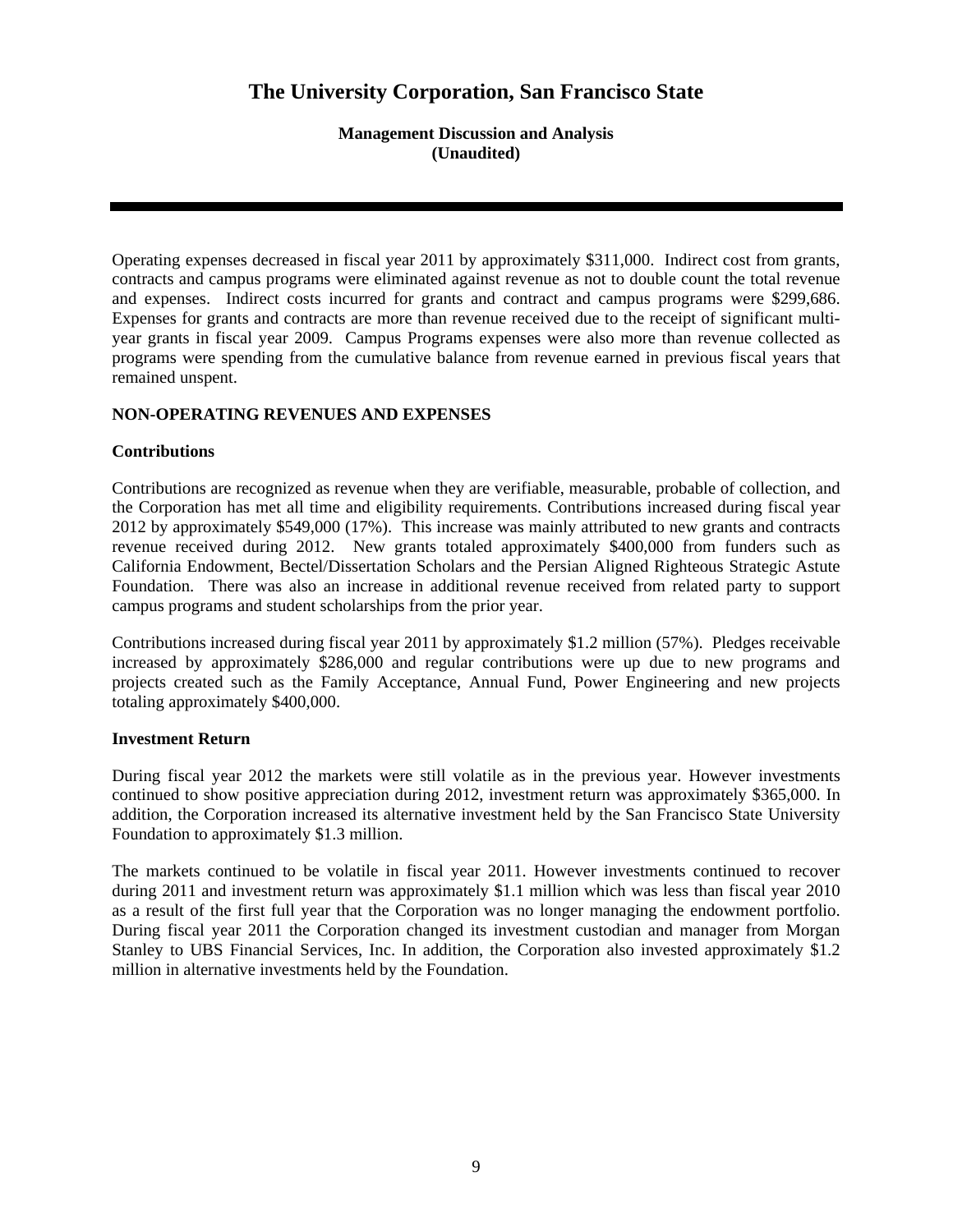**Management Discussion and Analysis (Unaudited)** 

## **SIGNIFICANT ITEMS**

In fiscal year 2013 the Corporation will be assuming the management of the Franciscan Shops, operating as SFSU Bookstore, two convenience stores and the copy center as a result of the campus not renewing the operating agreement with the Franciscan Shops. The Franciscan Shops was one of the five auxiliaries on campus and when its operating agreement was not renewed all assets once this entity is dissolved will become assets of the Corporation. The Corporation has entered into an agreement with Follett to run the SFSU Bookstore in which the Corporation will earn a commission of gross revenue. The Corporation will take over the direct management of the convenience stores and the copy center. These new businesses will increase the Corporation's business services offered to the campus.

Investment income is an important revenue source for the Corporation's unrestricted funds. The last quarter of the fiscal year the world market was particularly volatile and significant portions of earnings were diminished. The beginning of 2013 fiscal year started off with a modest recovery.

We believe all other significant items have already been disclosed and either they do not have a significant effect on future operations, or these effects have already been included in the current financial statements.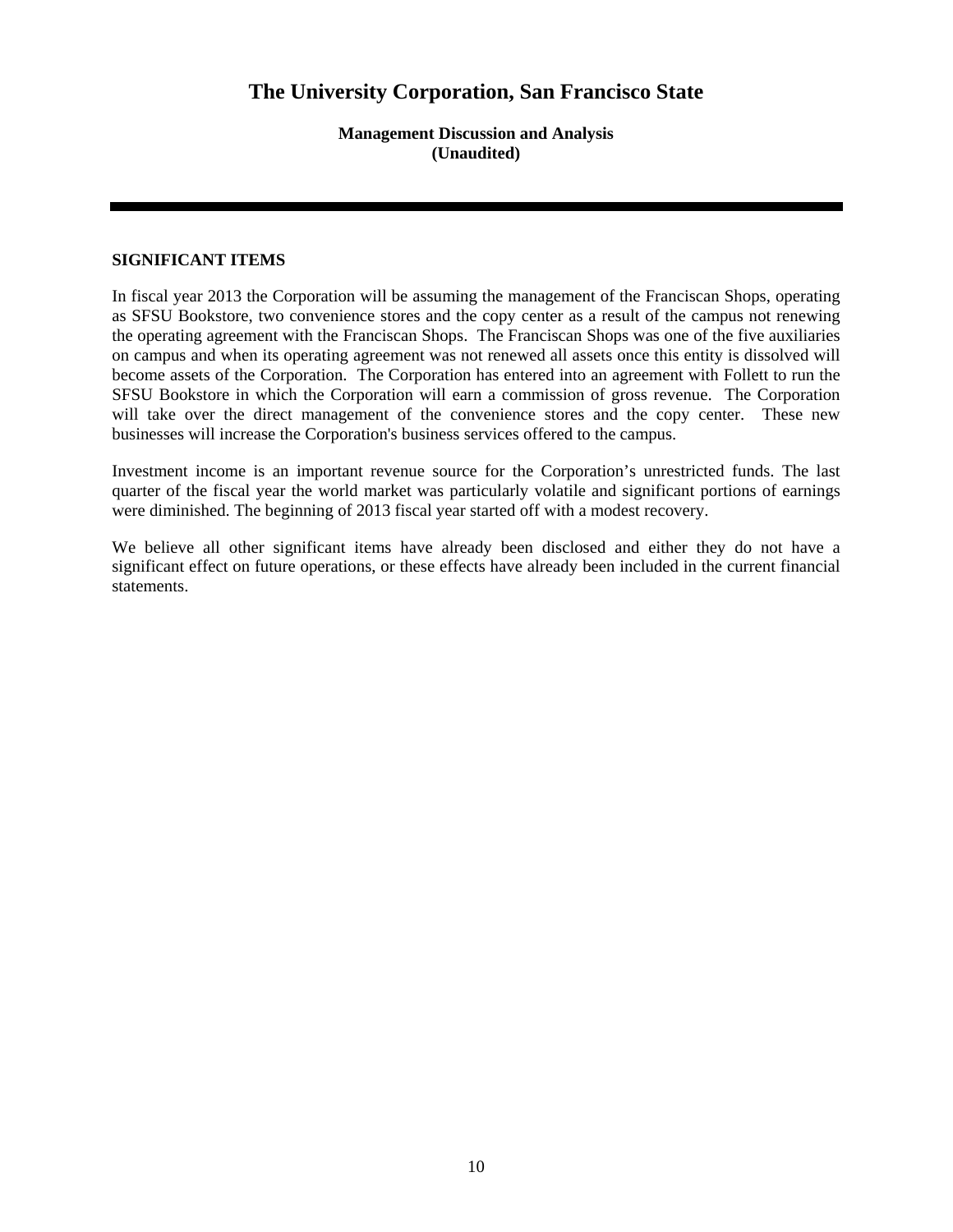## **Statement of Net Assets**

| <i>June 30,</i>                                               | 2012             | 2011             |
|---------------------------------------------------------------|------------------|------------------|
|                                                               |                  |                  |
| <b>Assets</b>                                                 |                  |                  |
| <b>Current Assets:</b>                                        |                  |                  |
| Cash and cash equivalents                                     | \$<br>336,931    | \$<br>870,399    |
| Investments, unrestricted                                     | 4,602,179        | 2,485,882        |
| Pledges receivable                                            | 642,306          | 823,541          |
| Accounts receivable, net                                      | 433,484          | 641,054          |
| Total current assets                                          | 6,014,900        | 4,820,876        |
| <b>Noncurrent Assets:</b>                                     |                  |                  |
| Pledges receivable, net                                       | 962,392          | 436,529          |
| Accounts receivable                                           | 350,000          |                  |
| Investments:                                                  |                  |                  |
| Unrestricted                                                  | 7,073,068        | 6,778,164        |
| Receivable from SF State University Foundation                | 1,219,500        | 1,224,459        |
| Restricted                                                    | 544,272          | 540,381          |
| Capital assets, net                                           | 2,266,518        | 2,512,427        |
| Total noncurrent assets                                       | 12,415,750       | 11,491,960       |
| Total assets                                                  | \$<br>18,430,650 | \$<br>16,312,836 |
| <b>Liabilities and Net Assets</b>                             |                  |                  |
| <b>Current Liabilities:</b>                                   |                  |                  |
| Accounts payable                                              | \$<br>420,128    | \$<br>435,414    |
| Accrued salaries and benefits payable                         | 135,870          | 115,381          |
| Accrued compensated absences                                  | 71,694           | 67,251           |
| Payable to related parties                                    | 569,242          | 343,138          |
| Total current liabilities                                     | 1,196,934        | 961,184          |
|                                                               |                  |                  |
| <b>NonCurrent Liabilities:</b>                                |                  |                  |
| Deferred revenues                                             | 350,000          |                  |
| <b>Net Assets:</b>                                            |                  |                  |
| Invested in capital assets                                    | 2,266,518        | 2,512,427        |
| Restricted for:                                               |                  |                  |
| Nonexpendable - endowments                                    | 544,272          | 540,381          |
| Expendable - grants and contracts, scholarships, fellowships, |                  |                  |
| capital projects                                              | 11,411,045       | 8,359,881        |
| Unrestricted                                                  | 2,661,881        | 3,938,963        |
| Total net assets                                              | 16,883,716       | 15,351,652       |
| Total liabilities and net assets                              |                  |                  |
|                                                               | \$<br>18,430,650 | \$<br>16,312,836 |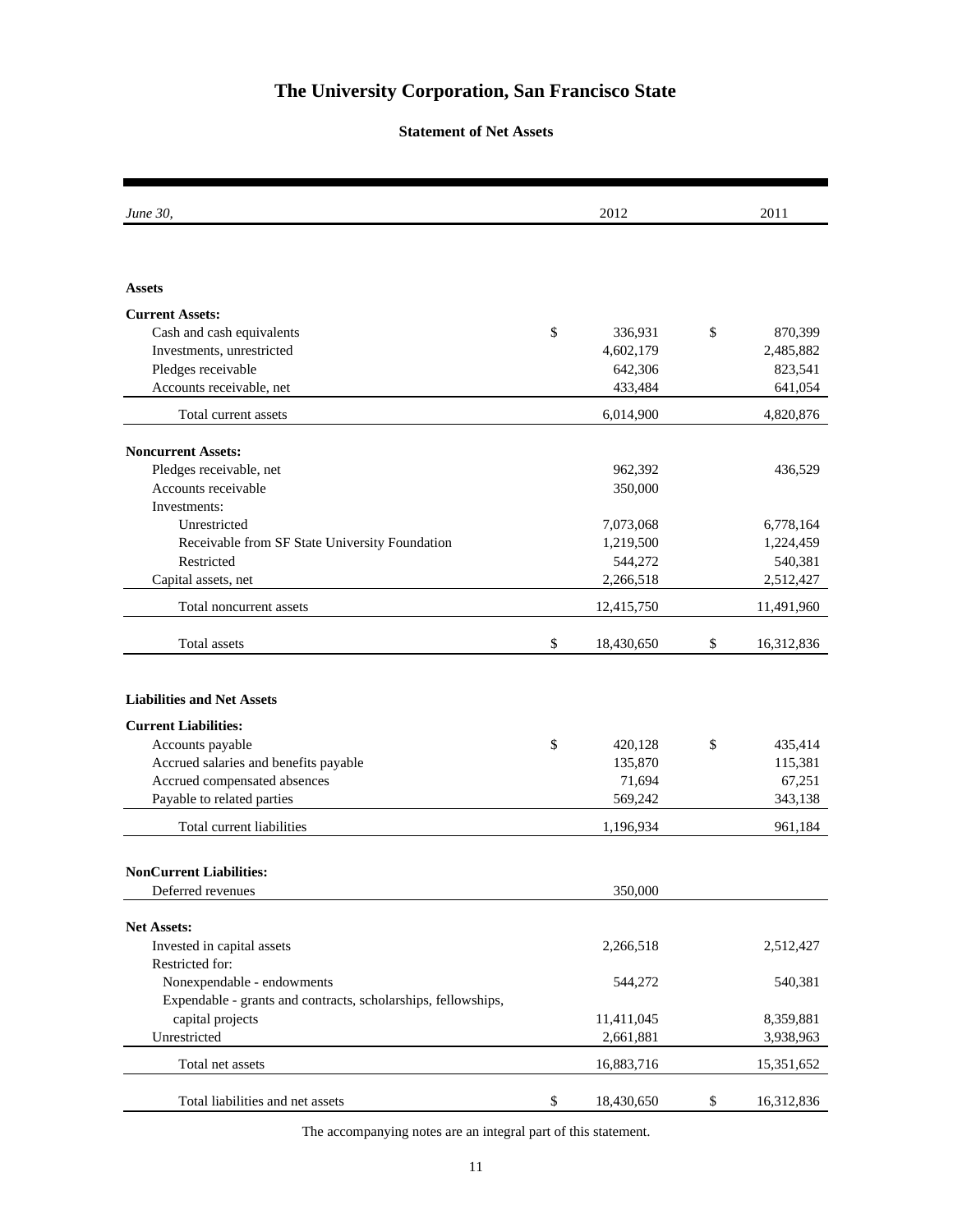## **Statement of Revenues, Expenses and Changes in Net Assets**

| Year Ended June 30,                                          | 2012             | 2011             |
|--------------------------------------------------------------|------------------|------------------|
|                                                              |                  |                  |
| <b>Revenues:</b>                                             |                  |                  |
| Grants and contract revenue                                  | \$<br>1,680,558  | \$<br>1,310,920  |
| Program revenue                                              | 3,221,598        | 3,350,183        |
| Programs funded by related parties                           | 1,276,457        | 798,279          |
| Rental income                                                | 435,926          | 429,356          |
| Other revenues                                               | 849,782          | 110,666          |
|                                                              |                  |                  |
| Total revenues                                               | 7,464,321        | 5,999,404        |
| <b>Expenses:</b>                                             |                  |                  |
| Grants and contracts                                         | 2,412,727        | 1,713,471        |
| Campus programs                                              | 4,448,469        | 5,351,780        |
| Rental expenses                                              | 19,835           | 6,570            |
| Student scholarships                                         | 1,154,044        | 645,605          |
| Management and general                                       | 1,315,298        | 667,866          |
| Depreciation                                                 | 247,053          | 256,859          |
| Total expenses                                               | 9,597,426        | 8,642,151        |
| Operating loss                                               | (2, 133, 105)    | (2, 642, 747)    |
| <b>Nonoperating Revenues (Expenses):</b>                     |                  |                  |
| Contributions                                                | 3,756,012        | 3,207,481        |
| Investment return                                            | 365,137          | 1,086,966        |
| Transfer to San Francisco State University                   | (455,980)        |                  |
| Net nonoperating revenues (expenses)                         | 3,665,169        | 4,294,447        |
| <b>Change in Net Assets</b>                                  | 1,532,064        | 1,651,700        |
| Net Assets, beginning of the year                            | 15,351,652       | 14,259,952       |
| <b>Transfer to San Francisco State University Foundation</b> |                  | (560,000)        |
|                                                              |                  |                  |
| Net Assets, end of the year                                  | \$<br>16,883,716 | \$<br>15,351,652 |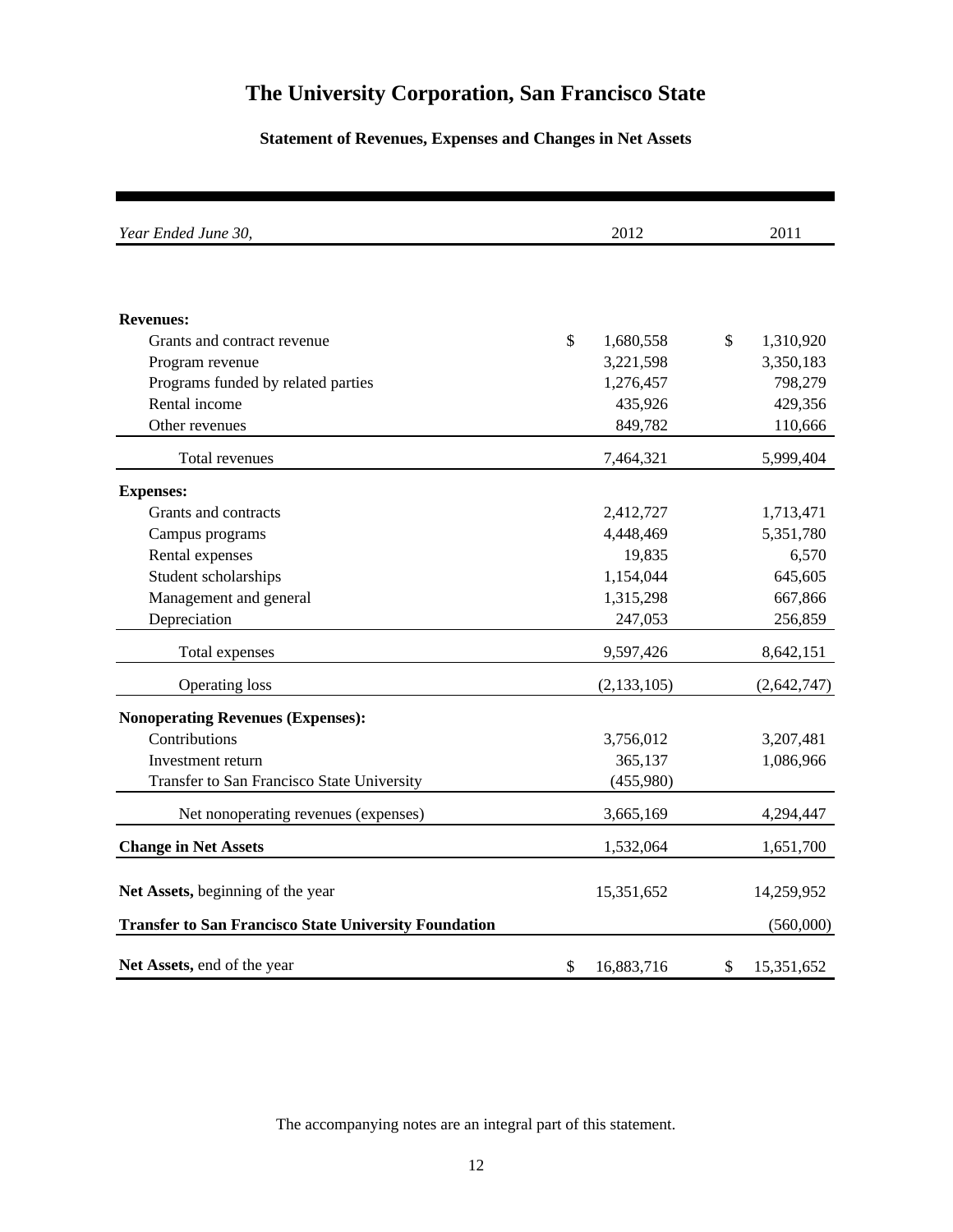## **Statement of Cash Flows**

| Year Ended June 30,                                              | 2012            | 2011            |
|------------------------------------------------------------------|-----------------|-----------------|
|                                                                  |                 |                 |
| <b>Cash Flows from Operating Activities:</b>                     |                 |                 |
| Receipts from programs                                           | \$<br>6,041,555 | \$<br>4,838,299 |
| Rent receipts                                                    | 435,926         | 429,356         |
| Payments to suppliers                                            | (5,489,434)     | (6,957,745)     |
| Payments to employees for services                               | (2,387,795)     | (2,637,142)     |
| Scholarships to students                                         | (1, 154, 044)   | (645, 605)      |
| Other                                                            | 849,781         | 110,666         |
| Net cash used by operating activities                            | (1,704,011)     | (4,862,171)     |
| <b>Cash Flows from Noncapital Financing Activities:</b>          |                 |                 |
| Donations received                                               | 3,756,012       | 2,729,952       |
| Transfer to San Francisco State University                       | (393,083)       |                 |
| Transfer to San Francisco State University Foundation            |                 | 560,000         |
|                                                                  |                 |                 |
| Net cash provided by noncapital financing activities             | 3,362,929       | 3,289,952       |
| <b>Cash Flows from Capital and Related Financing Activities:</b> |                 |                 |
| Capital asset additions                                          | (147,390)       | (26, 868)       |
| Net cash used by capital and related financing activities        | (147,390)       | (26, 868)       |
| <b>Cash Flows from Investing Activities:</b>                     |                 |                 |
| Proceeds from sales and maturities of investments                | 5,812,132       | 8,040,990       |
| Purchase of investments                                          | (8,222,265)     | (7, 181, 420)   |
| Investment income                                                | 365,137         | 1,086,966       |
|                                                                  |                 |                 |
| Net cash (used) provided by investing activities                 | (2,044,996)     | 1,946,536       |
| <b>Net Change in Cash and Cash Equivalents</b>                   | (533, 468)      | 347,449         |
| Cash and Cash Equivalents, beginning of year                     | 870,399         | 522,950         |
| Cash and Cash Equivalents, end of year                           | \$<br>336,931   | \$<br>870,399   |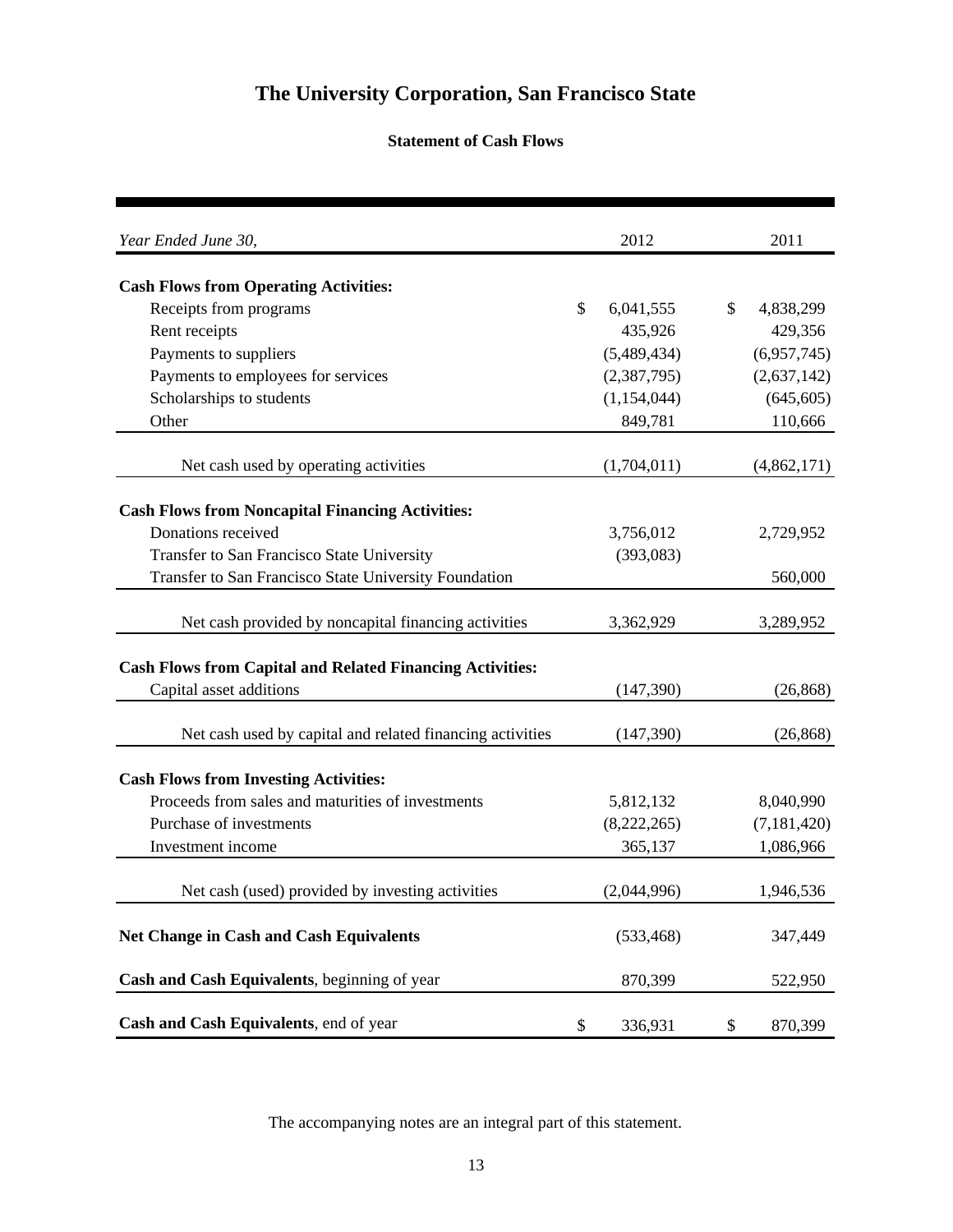## **Statement of Cash Flows (continued)**

| June 30,                                                                                          | 2012                | 2011              |
|---------------------------------------------------------------------------------------------------|---------------------|-------------------|
| <b>Reconciliation of Operating Loss to Net Cash</b><br><b>Flows Used by Operating Activities:</b> |                     |                   |
| <b>Operating loss</b>                                                                             | \$<br>(2, 133, 105) | \$<br>(2,642,747) |
| Adjustments to reconcile operating loss to net cash                                               |                     |                   |
| flows used by operating activities:                                                               |                     |                   |
| Depreciation                                                                                      | 247,053             | 256,859           |
| Loss on asset disposal                                                                            | 83,349              |                   |
| Changes in assets and liabilities:                                                                |                     |                   |
| Accounts receivable and pledge receivable                                                         | (137,058)           | (625, 169)        |
| Other receivable                                                                                  | 350,000             |                   |
| Prepaid expenses                                                                                  |                     | 4,086             |
| Accounts payable                                                                                  | (15,286)            | (828, 774)        |
| Deferred revenue                                                                                  | (350,000)           |                   |
| Payable to related parties                                                                        | 226,104             | (982, 389)        |
| Accrued salaries and benefits payable                                                             | 20,489              | (30, 481)         |
| Accrued compensated absences                                                                      | 4,443               | (13, 556)         |
| Total adjustments                                                                                 | 429,094             | (2,219,424)       |
| Net cash used by operating activities                                                             | \$<br>(1,704,011)   | \$<br>(4,862,171) |

## **Supplemental Disclosures of Cash Flow Activity:**

| Non-cash activity:                                   |          |           |
|------------------------------------------------------|----------|-----------|
| Transfer of Assets to Foundation                     |          | (560,000) |
| Transfer of Assets to San Francisco State University | (62.897) |           |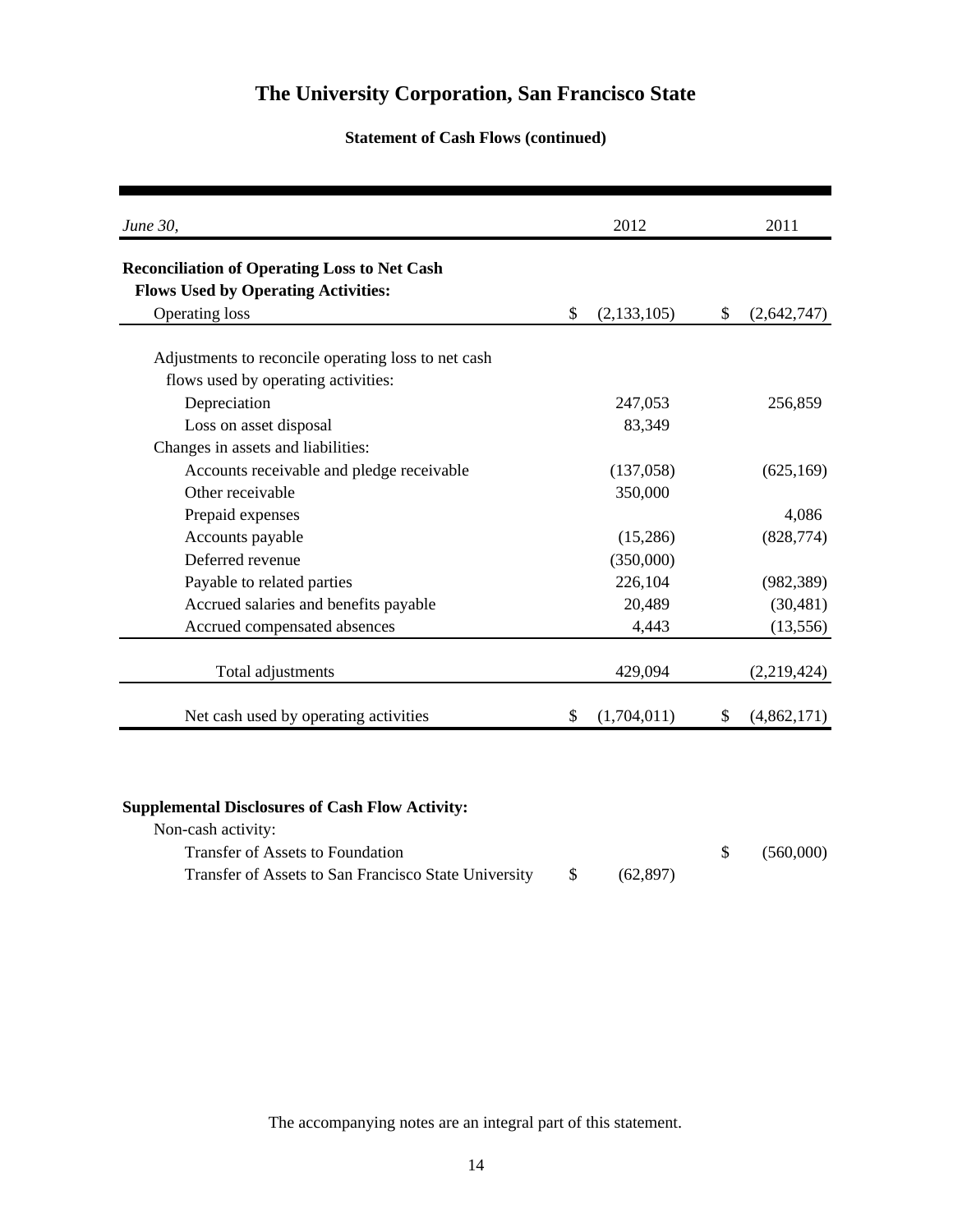## **Notes to Financial Statements**

## **Note 1 - Organization:**

The University Corporation, San Francisco State (the Corporation), formerly the San Francisco State University Foundation, Inc., is a non-profit, tax-exempt California corporation. The Corporation serves as an auxiliary organization of San Francisco State University. The Corporation is a component unit of San Francisco State University (the University).

The Corporation was established in 1946 for the purpose of promoting and assisting the University through administration of educational projects, university research and development projects, and community outreach programs. The Corporation has grants, contracts and agreements with state, local and private agencies and organizations.

## **Note 2 - Summary of Significant Accounting Policies:**

### a. Basis of Presentation

The basic financial statements required by GASB Statements number 34 and 35 includes a Statement of Net Assets, a Statement of Revenues, Expenses, and Changes in Net Assets and a Statement of Cash Flows. As a component unit of a public institution, the Corporation has chosen to present its basic financial statements using the reporting model for special purpose governments engaged only in business-type activities. This model allows all financial information for the Corporation to be reported in a single column in each of the basic financial statements. In accordance with the business-type activities reporting model, the Corporation prepares its Statement of Cash Flows using the direct method.

The accompanying financial statements have been prepared using the economic resources measurement focus and the accrual basis of accounting in accordance with accounting principles generally accepted in the United States of America, as prescribed by GASB. Revenues are recorded when earned and expenses are recorded when a liability is incurred, regardless of the timing of related cash flows. Generally, grants, contributions, and similar items are recognized as revenue as soon as all eligibility requirements have been met.

The Corporation uses all applicable GASB and FASB pronouncements and interpretations issued on or before November 30, 1989, unless these FASB pronouncements conflict with or contradict GASB. The Corporation has elected not to follow FASB pronouncements issued after 1989.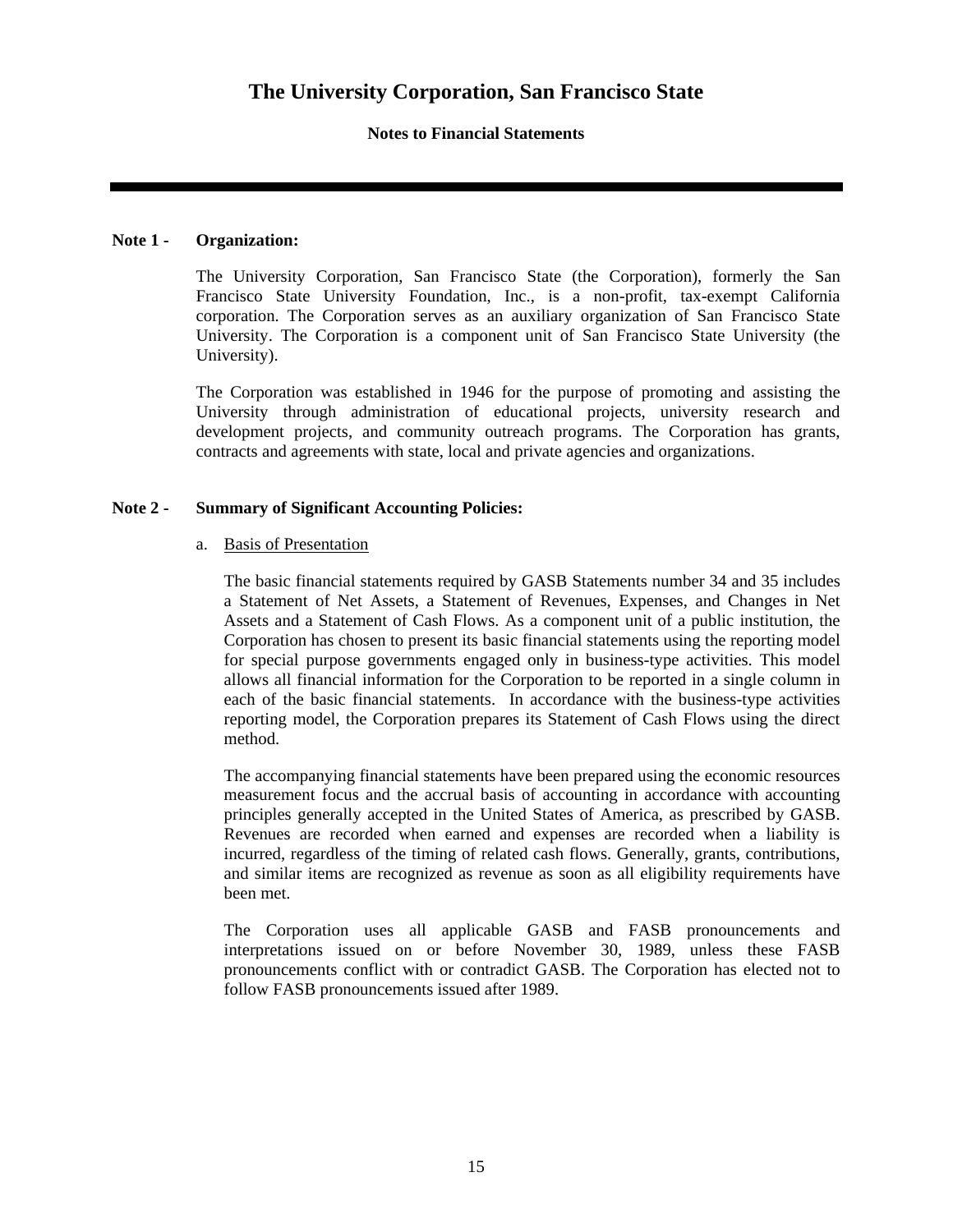## **Notes to Financial Statements**

The Corporation considers assets to be current that can reasonably be expected, as part of its normal business operations, to be converted to cash and be available for liquidation of current liabilities within twelve months of the date of the Statement of Net Assets. Liabilities that reasonably can be expected, as part of the Corporation's normal business operations, to be liquidated within twelve months of the date of the Statement of Net Assets are considered to be current. All other assets and liabilities are considered to be non-current.

The Corporation's net assets are classified into the following categories:

- *Invested in capital assets*: Capital assets, net of accumulated depreciation.
- *Restricted, nonexpendable*: Net assets subject to externally imposed conditions that the Corporation retains in perpetuity. Net assets in this category consist of endowments.
- *Restricted, expendable*: Net assets subject to externally imposed conditions that can be fulfilled by the actions of the Corporation or by the passage of time.
- *Capital Projects*: Net assets subject to externally imposed conditions whose restricted use is for capital projects which can be fulfilled by the actions of the Corporation.
- *Unrestricted*: This represents all unrestricted net assets. Unrestricted net assets may be designated for use by management or the Board of Directors. As of June 30, 2012 the Corporation maintains operating and capital reserves of \$678,652 and \$500,000, respectively. As of June 30, 2011, operating and capital reserves balances were \$538,000 and \$500,000, respectively.
- b. Cash and Cash Equivalents

Cash and cash equivalents consist of unrestricted cash, checking accounts, savings accounts and money market funds held outside of investment brokerage accounts with an original maturity date of three months or less.

Custodial credit risk - In the case of bank deposits, this is the risk that in the event of a bank failure, the Foundation's deposits may not be returned. The Corporation does not have a formal policy addressing custodial credit risk for its bank deposits. Though the Foundation is not a government agency, the financial institutions, in which the Foundation makes its deposits, have collateralized the deposits in accordance with section 53601 et. Seq. of the California Government Code. Wells Fargo is a financial institution whereby Federal Deposit Insurance Corporation (FDIC) insures deposits. Deposits of more than the \$250,000 insured amount will be collateralized by the bank by pledging identifiable collateral according to statute. The Corporation did not maintain deposits in excess of federally insured limits as of June 30, 2012 and 2011.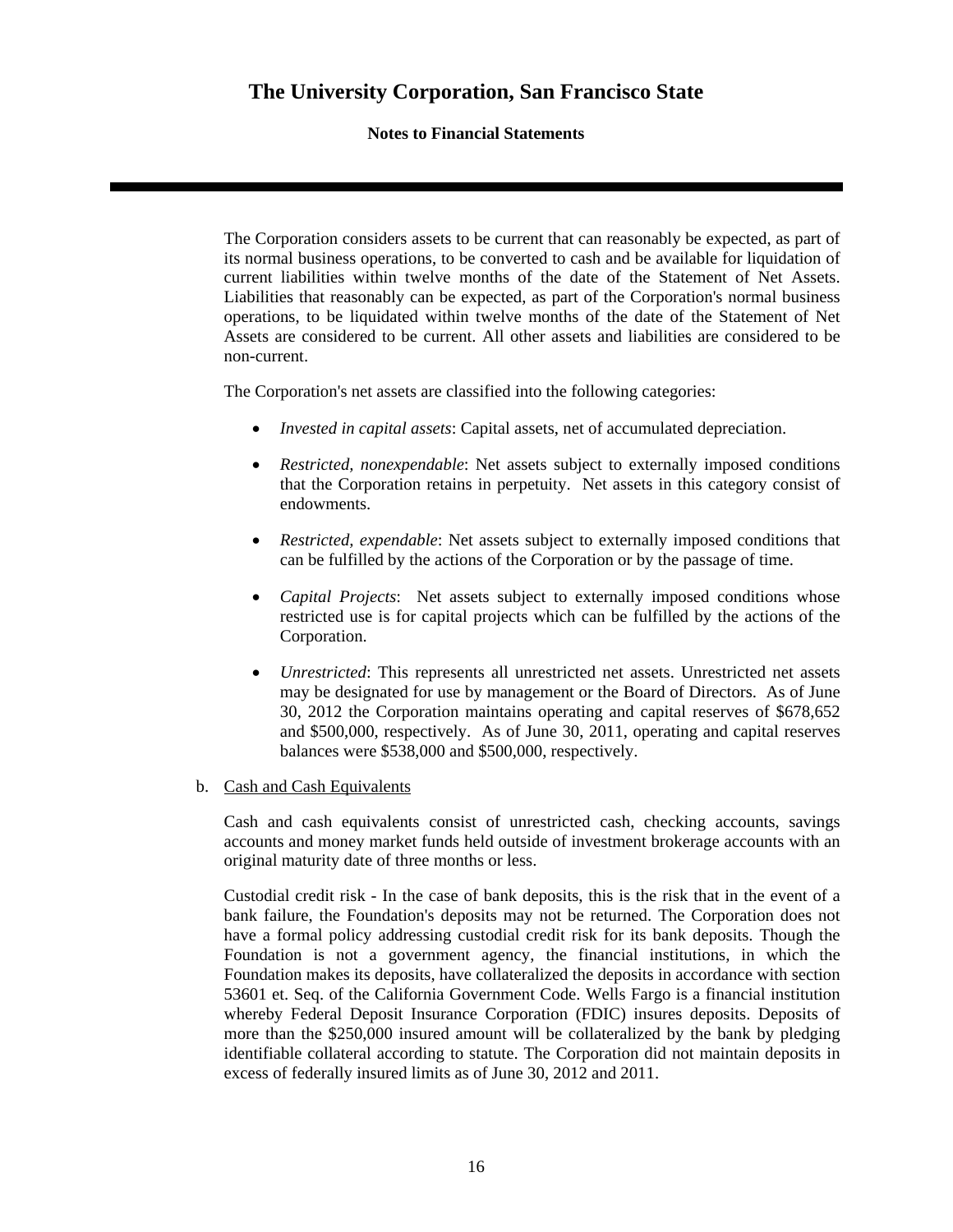## **Notes to Financial Statements**

### c. Accounts Receivable, net

Accounts receivable include amounts due from special projects, business services, contracts and other receivables from San Francisco State University. Accounts receivable are shown net of an allowance for uncollectible accounts of \$25,000 and \$50,000 as of June 30, 2012 and 2011, respectively.

## d. Pledges Receivable

Unconditional promises of private gifts to the Corporation are recorded as pledges receivable and revenue in the year promised at the present value of expected cash flows. Unconditional promises to give that are expected to be collected in future years are recorded at fair value based upon the present value of their estimated future cash flows. Discounts are computed using estimated market rates. Amortization of the discounts is included in grants and contracts revenue. The pledge receivable discount at June 30, 2012 and 2011 is approximately \$48,300 and \$12,400, respectively. Conditional promises and intentions to pledge are recognized as receivables and revenue when the specific condition and/or eligibility and recognition requirement is met.

## e. Investments

Investments are stated at fair value. The Corporation pools available resources into savings, management and investment accounts. Interest and dividends earned are allocated to the respective funds, net of fees, based on the ratio of a fund's invested resources to the total amount invested.

Investments in alternative investments are based upon fair values of the underlying assets as reported by the entities in their financial statements or as determined by the fund manager. In some cases the underlying assets are marketable securities with quoted market prices. In other situations, the underlying assets are not marketable and valuations are determined by the fund managers. Due to the inherent uncertainty of valuation of non-marketable and restricted investments, those estimated values may differ significantly from the values that would have been used had a ready market for the securities existed and the differences could be material. Additionally, these investments may have liquidity constraints, including lock up periods of a quarter or longer.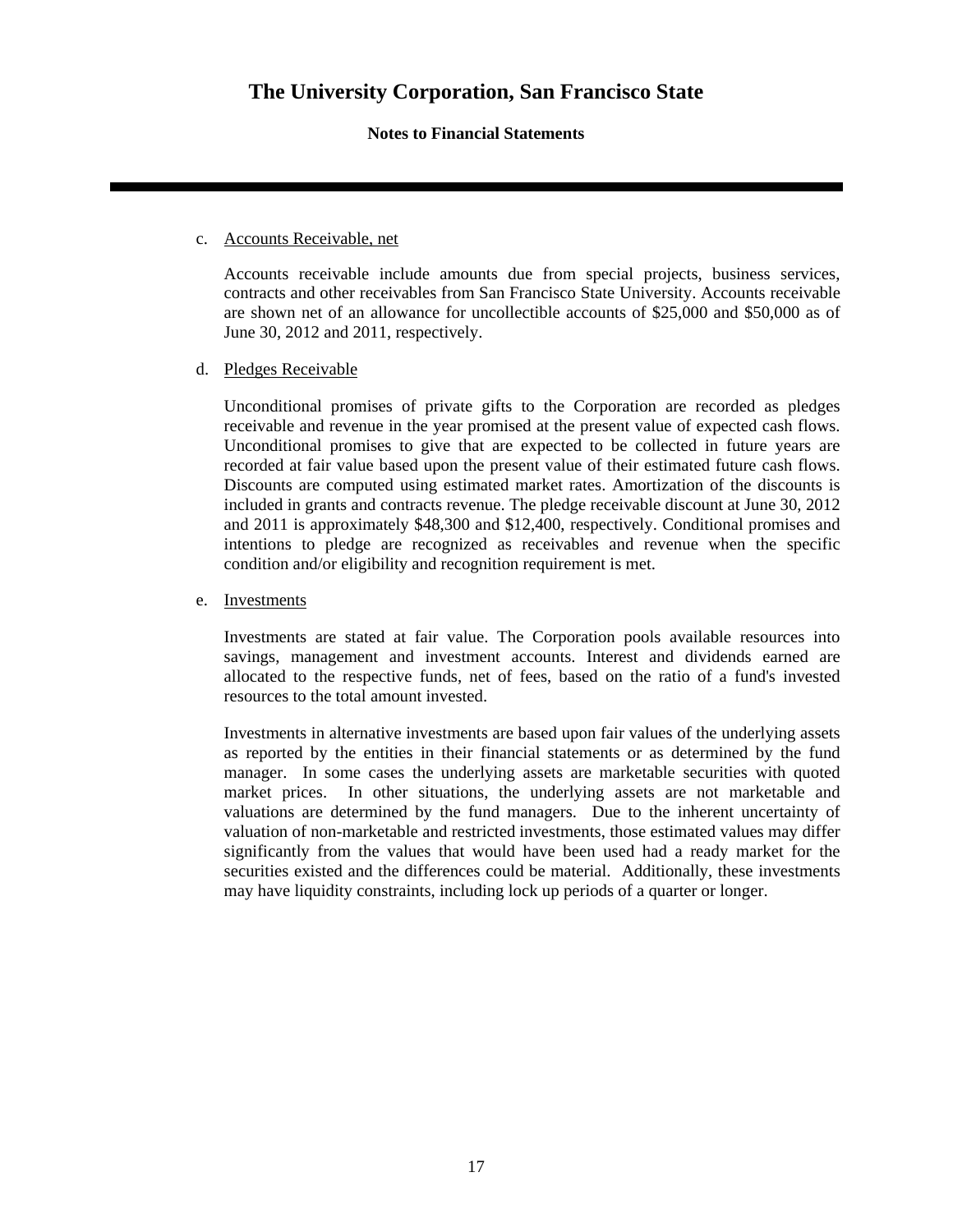## **Notes to Financial Statements**

## f. Restricted Investments

Investments made from donor restricted endowments are pooled with the Corporation's other investments. Any appreciation of such investments is tracked separately and recorded in unrestricted net assets as long as the donor has not restricted those earnings. The Uniform Prudent Management of Institutional Funds Act (UPMIFA) passed in July 2006 and adopted by California in 2008 which authorizes an institution to spend the amount it deems prudent considering the intent of the donor's intent, the purposes of the fund, and relevant economic factors. According to the Corporation's policy, up to 4% of the earnings may be distributed each year. Earnings available for distribution are identified as interest, dividends and realized gains and losses and are calculated quarterly based on the average daily balance of the portfolio.

The Corporation invests these funds to produce current income to meet spending needs, and to preserve the real value of the endowment principal. The Payout Policy Objective is interlinked with the Investment Objectives for the Total Fund and has been formulated in the context of the overarching goal for prudent management of endowments: to optimize the balance between preserving the real (after inflation) long-term purchasing power of the endowment principal with the need to make annual distributions to campus beneficiaries.

## g. Capital Assets

Capital assets, which include property, leasehold improvements, and equipment, are stated at cost. Depreciation is computed using the straight-line method over the estimated useful lives of the assets, which range from five to ten years for equipment and ten to thirty years for buildings and related improvements. Property and equipment with a value of less than \$5,000 is not capitalized. Annually, the Corporation transfers ownership of the capital assets belonging to closed projects to the University, where appropriate. Total transfers made to the University during the fiscal year ended June 30, 2012 amounted to \$62,897.

## h. Compensated Absences

Employees accrue annual vacation leave based on length of service and job classification.

### i. Revenue and Expenses

The Corporation classifies operating revenues into five categories: program revenue, grants and contracts, programs funded by related parties, rental income and other revenues. Program revenue, grants and contracts, and programs funded is derived from program-specific grants and contracts and contributions arising from exchange transactions with federal, state, local, private foundations and individual contributions restricted for a particular program. Programs funded by related parties represent primarily revenue transferred from the San Francisco State University Foundation for scholarships and campus programs.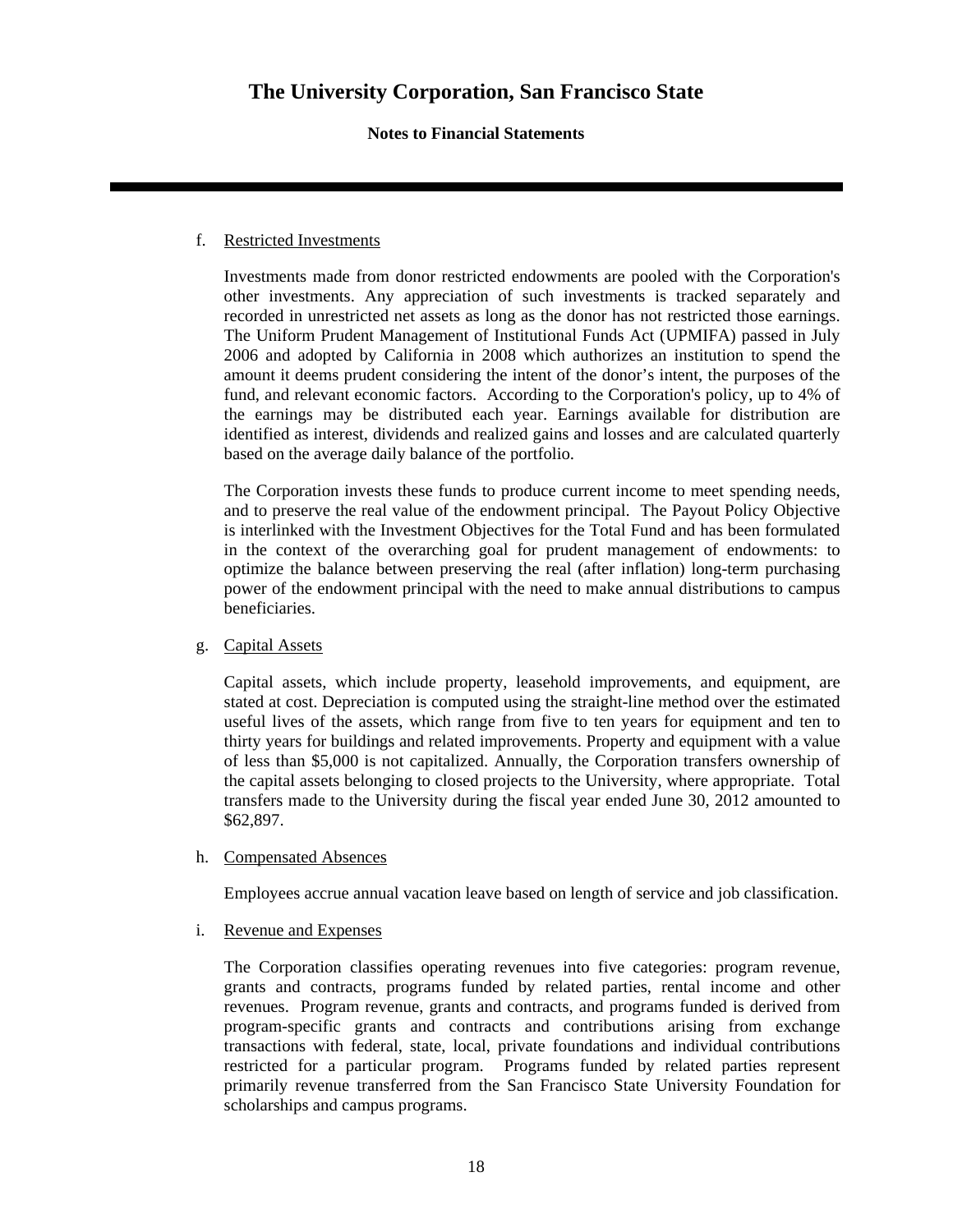## **Notes to Financial Statements**

Rental Income is revenue generated from food vendors and commercial space leased to various corporations.

Other Revenues are revenues which are not required to be reported under program revenue or rental income such as indirect cost earned associated with administering grants and contracts, and campus programs.

Non-Operating revenue and expenses category includes revenue from restricted and unrestricted contributions where the restrictions have been met, and transfers. This category also includes investment returns which are net of administrative fees charged per the investment policy (such as, interest, dividends and net realized and unrealized gains and losses).

## j. Use of Estimates

The preparation of financial statements, in conformity with accounting principles generally accepted in the United States of America, requires management to make estimates and assumptions that affect certain reported amounts and disclosures. Accordingly, actual results could differ from those estimates.

## k. Income Taxes

The Corporation is a not-for-profit corporation and is exempt from federal and state income taxes under provisions of section 501 (c)(3) of the Internal Revenue Code and the California Tax Code. Continuance of such exemption is subject to compliance with laws and regulations of the taxing authorities. Certain activities considered unrelated to the tax exempt purposes of the Corporation may generate income that is taxable. No provision has been recorded for income taxes, as the net income, if any, from unrelated business in the opinion of management; it is not material to the basic financial statements taken as a whole.

### l. Reclassifications

Certain reclassifications have been made to the prior year financial statements in order for them to conform to current year presentation. These reclassifications had no effect on net assets or change in net assets.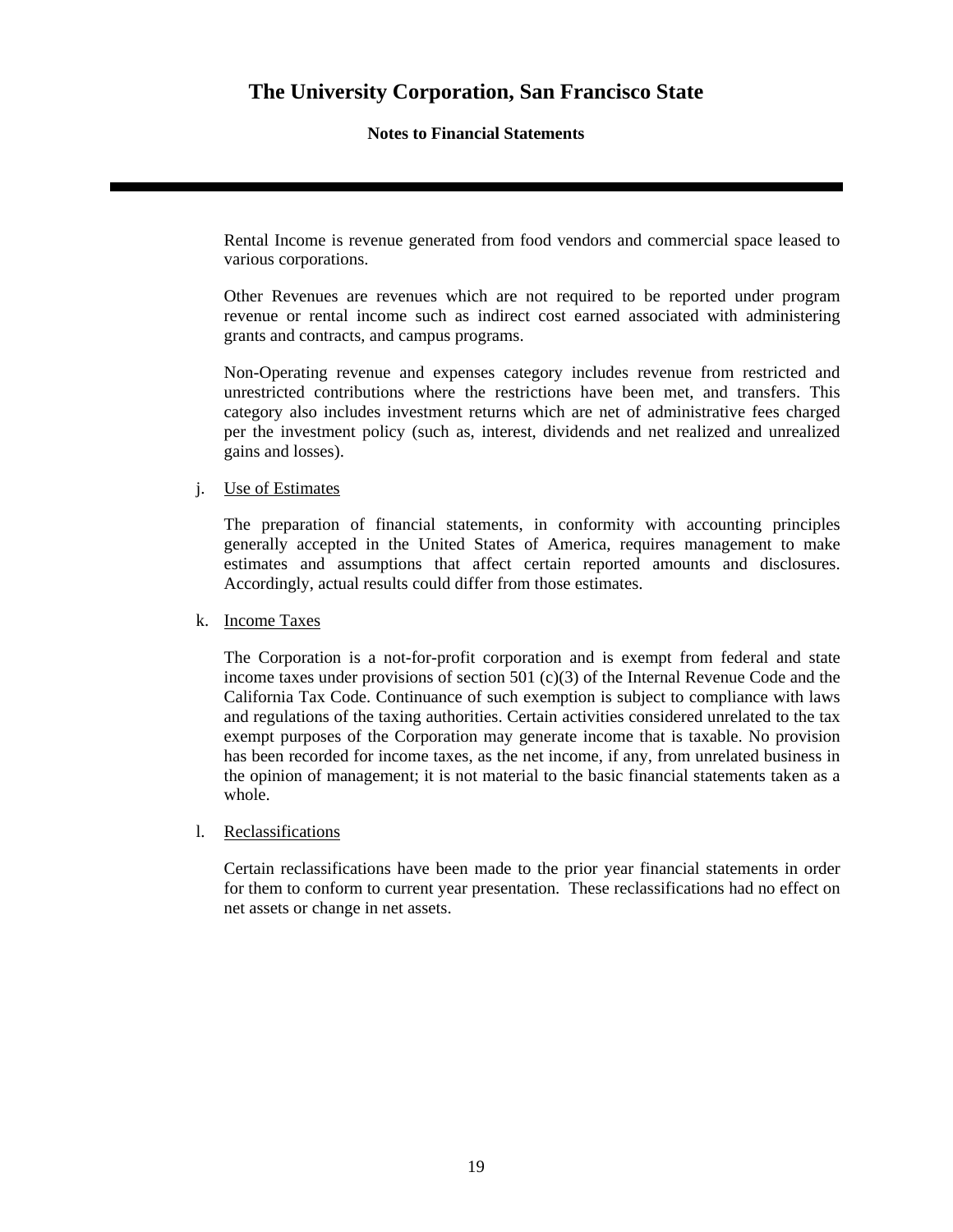## **Notes to Financial Statements**

## m. Recent Accounting Pronouncements Adopted or Under Consideration

The GASB issued Statement No. 62, Codification of Accounting and Financial Reporting Guidance Contained in Pre-November 30, 1989 FASB and AICPA Pronouncements. The objective of this Statement is to incorporate into the GASB's authoritative literature certain accounting and financial reporting guidance that is included in the following pronouncements issued on or before November 30, 1989: 1) Financial Accounting Standards Board (FASB) Statements and Interpretations, 2) Accounting Principles Board Opinions, 3) and Accounting Research Bulletins of the American Institute of Certified Public Accountants' (AICPA) Committee on Accounting Procedure. The statement is applicable for fiscal year June 30, 2013. The Foundation is currently assessing the impact of this statement, if any.

### **Note 3 - Investments:**

Investments consist of the following as of June 30, 2012:

|                              |    |                  |           |          | <b>Investment Maturities (Years)</b> |   |             |    |         |             |
|------------------------------|----|------------------|-----------|----------|--------------------------------------|---|-------------|----|---------|-------------|
|                              |    | Fair value       | $\leq$ 1  |          | $1 - 5$                              |   | $6 - 10$    |    | $10+$   | Other       |
|                              |    |                  |           |          |                                      |   |             |    |         |             |
| Local agency investment fund | S. | 2,970,569 \$     | 2,970,569 |          |                                      |   |             |    |         |             |
| Broker money market funds    |    | 1,347,059        | 1,347,059 |          |                                      |   |             |    |         |             |
| Treasury securities          |    | 2,413,593        | 100,202   | -S       | 1,534,711                            | S | 778,680     |    |         |             |
| Asset-backed securities      |    | 805.453          | 3.827     |          | 433,779                              |   |             | S. | 367,847 |             |
| Corporate debt securities    |    | 1,639,203        | 180,522   |          | 742,574                              |   | 716,107     |    |         |             |
| Equity securities            |    | 3,043,642        |           |          |                                      |   |             |    |         | 3,043,642   |
| Alternative investments      |    | 1,219,500        |           |          |                                      |   |             |    |         | 1,219,500   |
|                              |    |                  |           |          |                                      |   |             |    |         |             |
|                              |    | $$13.439.019$ \$ | 4.602.179 | <b>S</b> | 2,711,064                            |   | \$1,494,787 | S. | 367.847 | \$4,263,142 |

Investments consist of the following as of June 30, 2011:

|                              | <b>Investment Maturities (Years)</b> |                 |           |    |           |     |             |              |         |             |
|------------------------------|--------------------------------------|-----------------|-----------|----|-----------|-----|-------------|--------------|---------|-------------|
|                              |                                      | Fair value      | $\leq$ 1  |    | $1 - 5$   |     | $6 - 10$    |              | $10+$   | Other       |
|                              |                                      |                 |           |    |           |     |             |              |         |             |
| Local agency investment fund | S                                    | 807.274 \$      | 807,274   |    |           |     |             |              |         |             |
| Broker money market funds    |                                      | 1,529,943       | 1,529,943 |    |           |     |             |              |         |             |
| Treasury securities          |                                      | 2,674,348       | 50,441    | S  | 1,916,417 | \$. | 707,490     |              |         |             |
| Asset-backed securities      |                                      | 459.891         |           |    | 94.985    |     | 99,932      | <sup>S</sup> | 264.974 |             |
| Corporate debt securities    |                                      | 1,440,155       | 98.224    |    | 521,557   |     | 820,374     |              |         |             |
| Equity securities            |                                      | 2,892,816       |           |    |           |     |             |              |         | \$2,892,816 |
| Alternative investments      |                                      | 1,224,459       |           |    |           |     |             |              |         | 1,224,459   |
|                              |                                      |                 |           |    |           |     |             |              |         |             |
|                              |                                      | \$11,028,886 \$ | 2.485.882 | -S | 2,532,959 |     | \$1,627,796 | <sup>S</sup> | 264.974 | \$4,117,275 |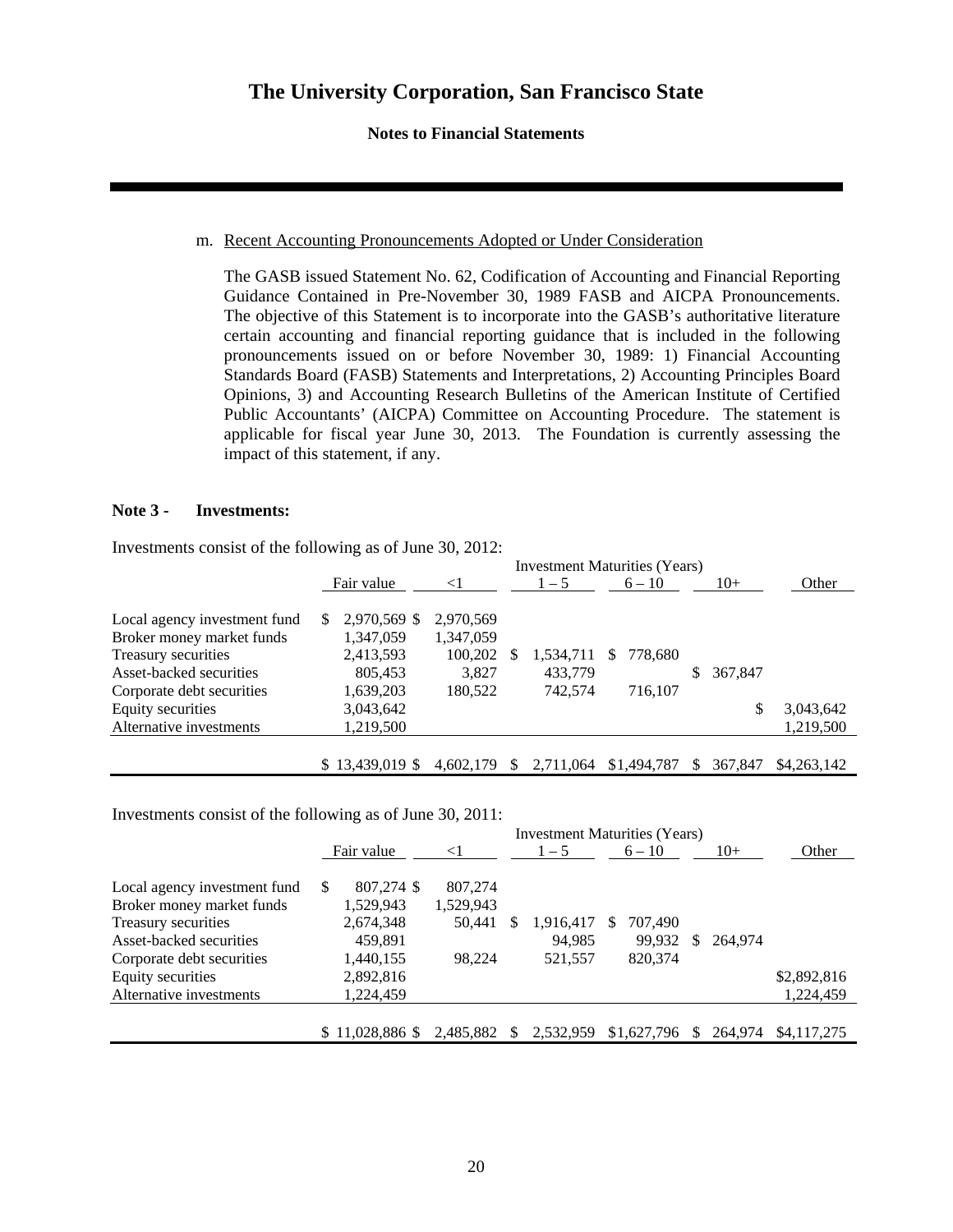**Notes to Financial Statements** 

Investment return for the years ended June 30, 2012 and 2011 consists of the following:

|                                                        | 2012               | 2011                               |
|--------------------------------------------------------|--------------------|------------------------------------|
| Interest and dividends<br>Realized and unrealized gain | 209,862<br>155,275 | <sup>S</sup><br>216,159<br>870,807 |
|                                                        | 365,137            | \$1,086,966                        |

*Interest rate risk* - The Corporation mitigates its interest rate risk through the use of professional money managers that use their judgment on the selection of debt securities. The Corporation does not currently have a formal policy on future maturity limitations.

*Credit risk* - The Corporation's investment policy provides that all investments must be rated at least investment grade by one nationally recognized ratings agency. In the event that an investment falls below investment grade, the manager must notify the Corporation of the downgrade and provide a recommended course of action. Securities rated BBB are limited to 10% of the managers' bond portfolio and the maximum exposure to an issuer rated BBB is limited to 3% of the Corporation's fixed income holdings.

*Concentration of credit risk* - Securities held in any one issuer are limited to 10% of a particular money manager's bond portfolio, and 3% of the Corporation's total fixed income holdings. Individual equities are also mandated to be no more than 5% of the stock portfolio. As a result, no one issuer exceeds 5% of the Corporation's total investments.

*Custodial credit risk* - Custodial credit risk represents the risk that, in the event of the failure of counterparty, the Corporation will not be able to recover the value of its investments or collateral securities that are in the possession of an outside party. The account held by UBS financial Services, Inc. is insured with a combination of SIPC and other commercial insurance. SIPC coverage protects customers of a U.S. registered broker-dealer in the event the broker-dealer becomes financially insolvent and cannot return the full value of a customer's securities and cash in the broker-dealer's possession or control. SIPC covers each customer's account up to \$500,000, of which up to \$100,000 may be cash. Excess coverage follows the terms of SIPC coverage but covers each account up to its full net equity value, including all cash balances. CAPCO, an insurer who provides securities account protection for amounts in excess of SIPC, is rated A+ by Standard & Poor's. The Corporation does not have a formal policy covering custodial credit risk for its investments.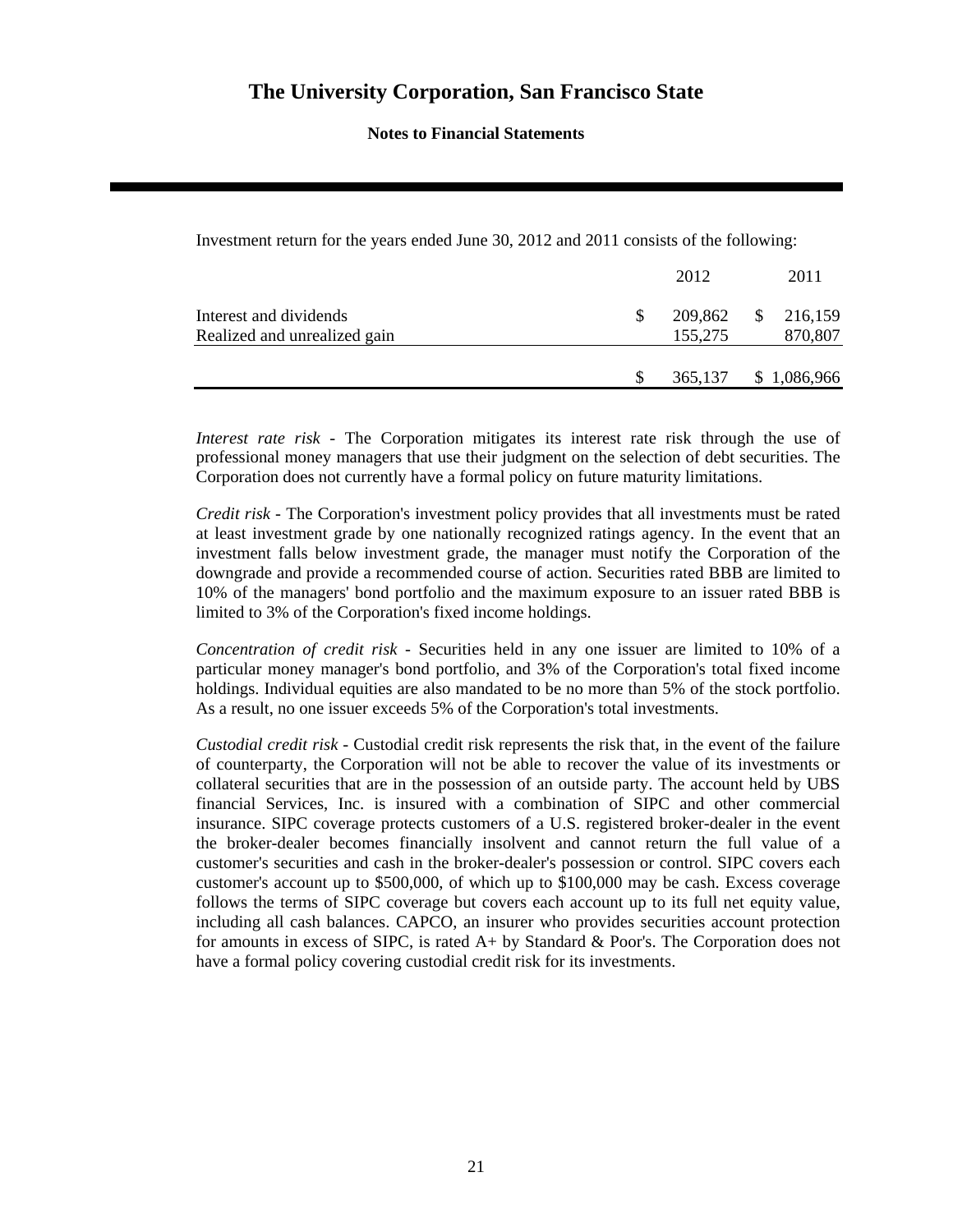## **Notes to Financial Statements**

## Local Agency Investment Fund (LAIF)

Under Federal Law, the State of California cannot declare bankruptcy, thereby allowing the Government Code Section 16429.3 to stand. This section states that "moneys placed with the Treasurer for deposit in the LAIF by cities, counties, special districts, nonprofit corporations, or qualified quasi-governmental agencies shall not be subject to either of the following: (a) transfer or loan pursuant to Sections 16310, 16312, or 16313, or (b) impoundment or seizure by any state official or state agency.

During the 2002 legislative session, California Government Code Section 16429.4 was added to the LAIF's enabling legislation. The section states that "the right of a city, county, city and county, special district, nonprofit corporation, or qualified quasi-governmental agency to withdraw its deposited moneys from the LAIF, upon demand, may not be altered, impaired, or denied in any way, by any state official or state agency based upon the state's failure to adopt a State Budget by July 1 of each new fiscal year."

## **Note 4 - Endowments:**

Endowments held and administered by the Corporation at June 30, 2012 are as follows:

|            | <b>Restricted Net Assets</b> |
|------------|------------------------------|
|            | Nonexpendable                |
| Endowments | \$544,272                    |

Endowments held and administered by the Corporation at June 30, 2011 are as follows:

Endowments \$ 540,381

| <b>Restricted Net Assets</b> |
|------------------------------|
| Nonexpendable                |
|                              |

The Corporation's investment policy during fiscal year 2012 and 2011 allowed a 4% annual payout based on quarterly average daily balance of the fund. The 4% annual payout was not changed during the year and disbursements were allowed.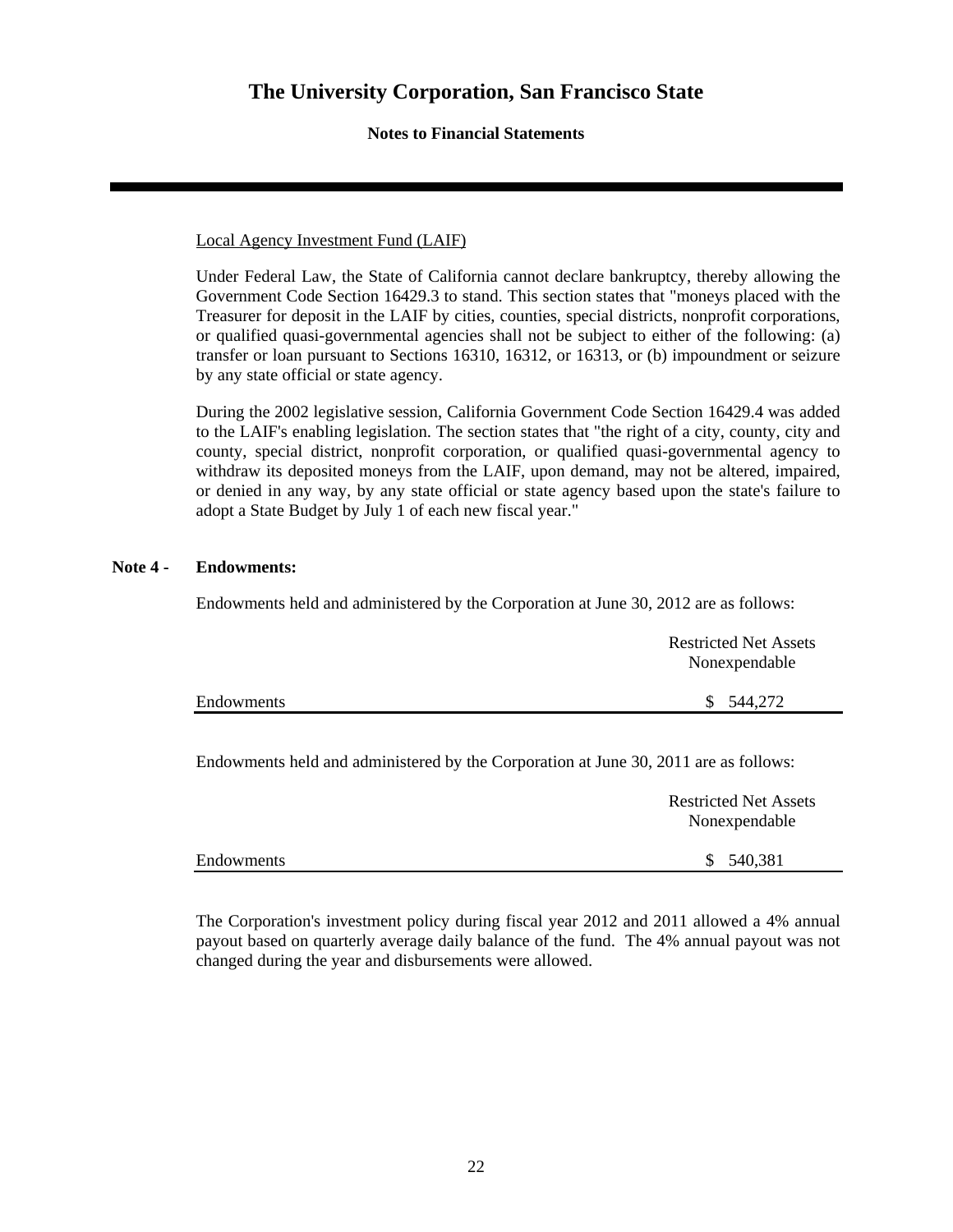## **Notes to Financial Statements**

## **Note 5 - Capital Assets:**

The following is a roll forward schedule of capital assets for the year ended June 30, 2012:

|                                |    | <b>Balance</b> |    |                  |     |                   |    |                  |    | <b>Balance</b> |
|--------------------------------|----|----------------|----|------------------|-----|-------------------|----|------------------|----|----------------|
|                                |    | June 30, 2011  |    | <b>Additions</b> |     | <b>Reductions</b> |    | <b>Transfers</b> |    | June 30, 2012  |
| Capital Assets:                |    |                |    |                  |     |                   |    |                  |    |                |
| Leasehold improvements         | S. | 2,470,512      | \$ | 97,754           | \$. | (65,082)          |    |                  | \$ | 2,503,184      |
| Equipment                      |    | 2,650,877      |    | 52,921           |     | (105, 446)        | S  | (149, 627)       |    | 2,448,725      |
|                                |    |                |    |                  |     |                   |    |                  |    |                |
| <b>Total Capital Assets</b>    |    | 5,121,389      |    | 150,675          |     | (170, 528)        |    | (149,627)        |    | 4,951,909      |
|                                |    |                |    |                  |     |                   |    |                  |    |                |
| Less accumulated depreciation: |    |                |    |                  |     |                   |    |                  |    |                |
| Leasehold improvements         |    | 814,587        |    | 120,021          |     | (2,324)           |    |                  |    | 932,284        |
| Equipment                      |    | 1,794,375      |    | 127,032          |     | (81, 570)         |    | (86, 730)        |    | 1,753,107      |
|                                |    |                |    |                  |     |                   |    |                  |    |                |
| Total accumulated depreciation |    | 2,608,962      |    | 247,053          |     | (83, 894)         |    | (86, 730)        |    | 2,685,391      |
|                                |    |                |    |                  |     |                   |    |                  |    |                |
| <b>Net Capital Assets</b>      |    | 2,512,427      | S  | (96,378)         | \$. | (86.634)          | \$ | (62, 897)        | S  | 2,266,518      |

Total depreciation expense for the year ended June 30, 2012 was \$247,053.

The following is a roll forward schedule of capital assets for the year ended June 30, 2011:

|                                | <b>Balance</b><br>June 30, 2010 | <b>Additions</b> | Reductions     | Balance<br>June 30, 2011 |
|--------------------------------|---------------------------------|------------------|----------------|--------------------------|
| Capital Assets:                |                                 |                  |                |                          |
| Leasehold improvements         | 2,470,512<br>S.                 |                  |                | \$<br>2,470,512          |
| Equipment                      | 2,630,472                       | \$<br>26,868     | \$<br>(6, 463) | 2,650,877                |
|                                |                                 |                  |                |                          |
| Total capital assets           | 5,100,984                       | 26,868           | (6, 463)       | 5,121,389                |
|                                |                                 |                  |                |                          |
| Less Accumulated Depreciation: |                                 |                  |                |                          |
| Leasehold improvements         | 694.879                         | 119,708          |                | 814,587                  |
| Equipment                      | 1,663,687                       | 137,151          | (6, 463)       | 1,794,375                |
|                                |                                 |                  |                |                          |
| Total accumulated depreciation | 2,358,566                       | 256,859          | (6, 463)       | 2,608,962                |
|                                |                                 |                  |                |                          |
| Net capital assets             | 2,742,418<br>S.                 | (229, 991)       | \$             | \$<br>2,512,427          |

Total depreciation expense for the year ended June 30, 2011 was \$256,859.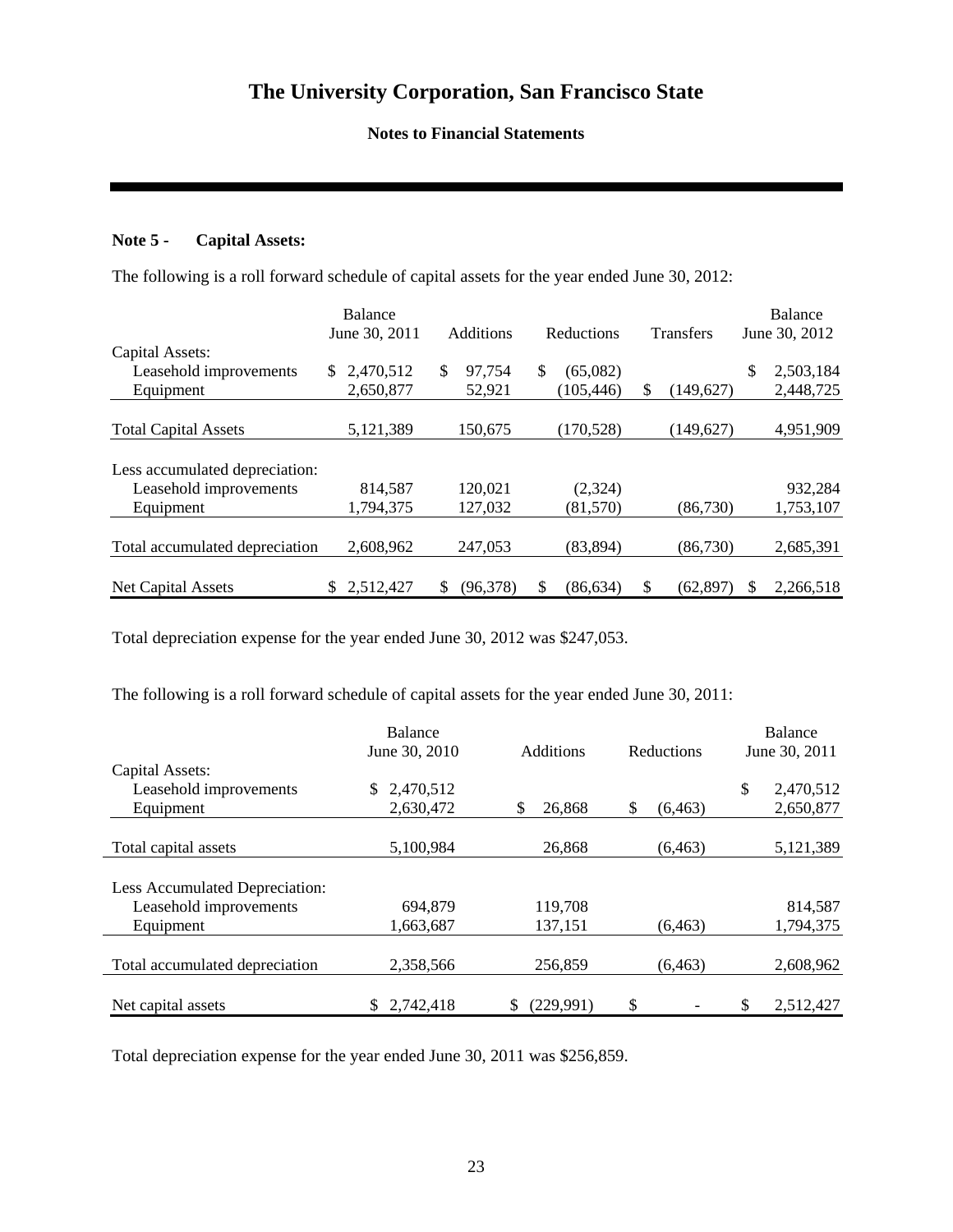## **Notes to Financial Statements**

## **Note 6 - Related Parties:**

During the year ended June 30, 2012 and 2011, the Corporation paid \$3,750,335 and \$4,877,572, respectively to the University and its affiliates for salary reimbursement, tuition and fees, scholarships, facilities, and other administrative costs. The Corporation paid \$485,470 and \$1,679,678 to the San Francisco State University Foundation in 2012 and 2011, respectively. The Corporation also transferred \$560,000 in 2011 of endowments along with ownership of investment accounts. During the year ended June 30, 2012 and 2011, the Corporation received \$2,058,369 and \$2,848,542, respectively, from the University and its affiliate for reimbursements related to grants and contracts, campus programs, and operating facilities used by University students.

At June 30, 2012, the Corporation's recorded receivables from the University and its affiliates was \$50,614 and payables to the University and its affiliates totaled \$569,242.

At June 30, 2011, the Corporation's recorded receivables from the University and its affiliates was \$56,470 and payables to the University and its affiliates totaled \$541,792.

During 2012, the Corporations' total investment in alternative investments held by the Foundation was \$1,300,000 and \$1,200,000 at June 30, 2012 and 2011, respectively. The allocated fair value for these investments were \$1,219,500 and \$1,224,459 at June 30, 2012 and 2011, respectively.

### **Note 7 - Administration Fees:**

The Corporation charges an administrative fee of 5% on gifts and 10% on program revenue to campus programs. Grants and contracts are charged an administrative fee based on the rate provided by the granting agency. Scholarship funds are not charged an administrative fee by the Corporation. Administrative fees of \$452,511 and \$334,408 were charged by the Corporation during the years ended June 30, 2012 and 2011, respectively.

## **Note 8 - Risk Financing Activities:**

The Corporation is exposed to various risks of loss related to torts: theft of, damage to, and destruction of assets; errors and omissions; and natural disasters for which the Corporation carries commercial insurance. The Corporation has not had any significant reduction in insurance coverage, and there have been no claims in excess of coverage, in any of the past three years.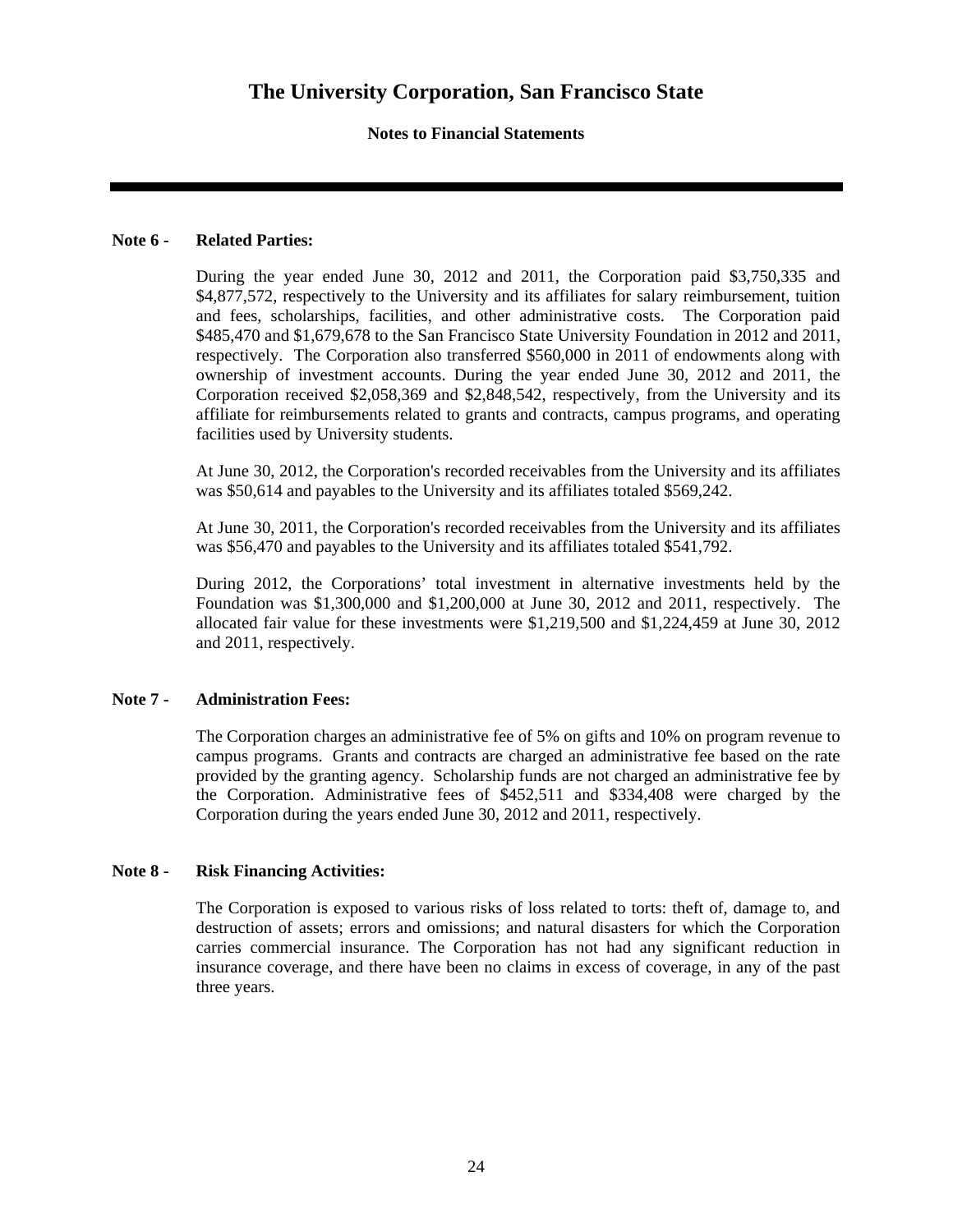**Notes to Financial Statements** 

## **Note 9 - Litigation:**

From time to time, the Corporation is subject to various claims and legal proceedings covering a range of matters that arise in the ordinary course of its business activities. In the opinion of management, although the outcome of any legal proceedings cannot be predicted with certainty, the ultimate liability of the Corporation in connection with its legal proceedings is not expected to have a material adverse effect on the Corporation's financial position and activities.

## **Note 10 - Retirement Plan:**

The Corporation adopted a 403(b) Retirement and Savings Plan which matches fifty percent of employee contributions up to 5% of each employee's eligible compensation. The Corporation's contribution for the plan years ended June 30, 2012 and 2011 were \$27,165 and \$19,967, respectively.

## **Note 11 - Subsequent Events:**

On June 26, 2012, the Franciscan Shops' (Operating as SFSU Bookstore) Board of Directors, a related party, amended the Articles of Incorporation to designate the Corporation as the SFSU Bookstore's sole member effective July 1, 2012. The intent of this action was to allow the Corporation to oversee the operations of the SFSU Bookstore, assign operating responsibilities to a new operator and then wind up and dissolve the SFSU Bookstore entity. On June 30, 2012, the Corporation entered into an agreement with Follett Higher Education Group, Inc. (Follett) to manage most of the operations and activities that had been conducted by the SFSU Bookstore for San Francisco State University and its students. This took effect July 11, 2012. Additionally, subsequent to June 30, 2012 the Corporation became responsible for the accounting of the Bookstore as well as assuming some of the minor services that had previously been provided for by the SFSU Bookstore. The Corporation will also assume responsibility for the operating space and facilities that had been leased by the SFSU Bookstore from the San Francisco State University Student Center (a related party).

As mentioned above, the Corporation and Follett entered into an agreement with Follett to manage most of the operations and activities that had been conducted by the SFSU Bookstore. The agreement is for a five year term with three additional two year term options. It allows Follett to purchase the bulk of the SFSU Bookstore's inventory based on certain conditions and prices. Follett was required to make various operating and financial commitments to the Corporation in addition to the annual percentage of sales commission required by the agreement. Follett will enter into a lease with the Corporation for the operating space and facilities that had been leased by the SFSU Bookstore.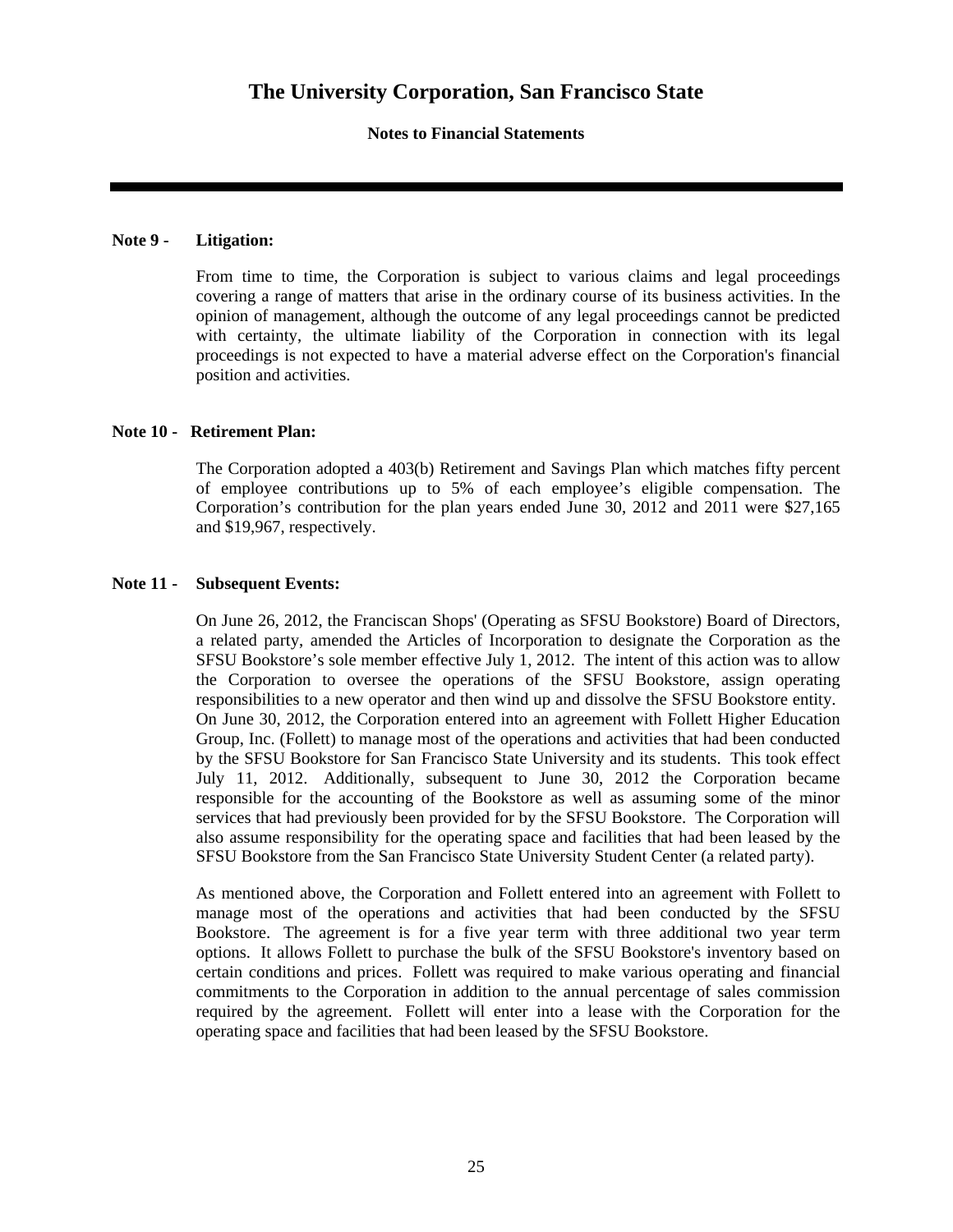Schedule of Net Assets

#### June 30, 2012

#### (for inclusion in the California State University)

Assets:

| Current assets:                                                            |                        |
|----------------------------------------------------------------------------|------------------------|
| Cash and cash equivalents                                                  | \$<br>336,931          |
| Short-term investments<br>Accounts receivable, net                         | 4,602,179<br>433,484   |
| Leases receivable, current portion                                         |                        |
| Notes receivable, current portion                                          |                        |
| Pledges receivable, net                                                    | 642,306                |
| Prepaid expenses and other assets                                          |                        |
| Total current assets                                                       | 6,014,900              |
| Noncurrent assets:                                                         |                        |
| Restricted cash and cash equivalents                                       |                        |
| Accounts receivable, net<br>Leases receivable, net of current portion      | 350,000                |
| Notes receivable, net of current portion                                   |                        |
| Student loans receivable, net                                              |                        |
| Pledges receivable, net                                                    | 962,392                |
| <b>Endowment</b> investments                                               | 544,272                |
| Other long-term investments<br>Capital assets, net                         | 8,292,568<br>2,266,518 |
| Other assets                                                               |                        |
| Total noncurrent assets                                                    | 12,415,750             |
| Total assets                                                               | 18,430,650             |
| Liabilities:                                                               |                        |
| Current liabilities:                                                       |                        |
| Accounts payable                                                           | 915,074                |
| Accrued salaries and benefits payable                                      | 135,392                |
| Accrued compensated absences- current portion<br>Deferred revenue          | 71,694                 |
| Capitalized lease obligations - current portion                            |                        |
| Long-term debt obligations - current portion                               |                        |
| Self-insurance claims liability - current portion                          |                        |
| Depository accounts<br>Other liabilities                                   | 74,774                 |
| Total current liabilities                                                  | 1,196,934              |
| Noncurrent liabilities:                                                    |                        |
| Accrued compensated absences, net of current portion                       |                        |
| Deferred revenue                                                           | 350,000                |
| Grants refundable<br>Capitalized lease obligations, net of current portion |                        |
| Long-term debt obligations, net of current portion                         |                        |
| Self-insurance claims liabilities, net of current portion                  |                        |
| Depository accounts                                                        |                        |
| Other postemployment benefits obligation                                   |                        |
| Other liabilities                                                          |                        |
| Total noncurrent liabilities                                               | 350,000                |
| Total liabilities                                                          | 1,546,934              |
| Net assets:<br>Invested in capital assets, net of related debt             | 2,266,518              |
| Restricted for:                                                            |                        |
| Nonexpendable - endowments                                                 | 544,272                |
| Expendable:                                                                |                        |
| Scholarships and fellowships                                               | 11,411,045             |
| Research<br>Loans                                                          |                        |
| Capital projects                                                           |                        |
| Debt service                                                               |                        |
| Other                                                                      |                        |
| Unrestricted                                                               | 2,661,881              |
| Total net assets                                                           | \$<br>16,883,716       |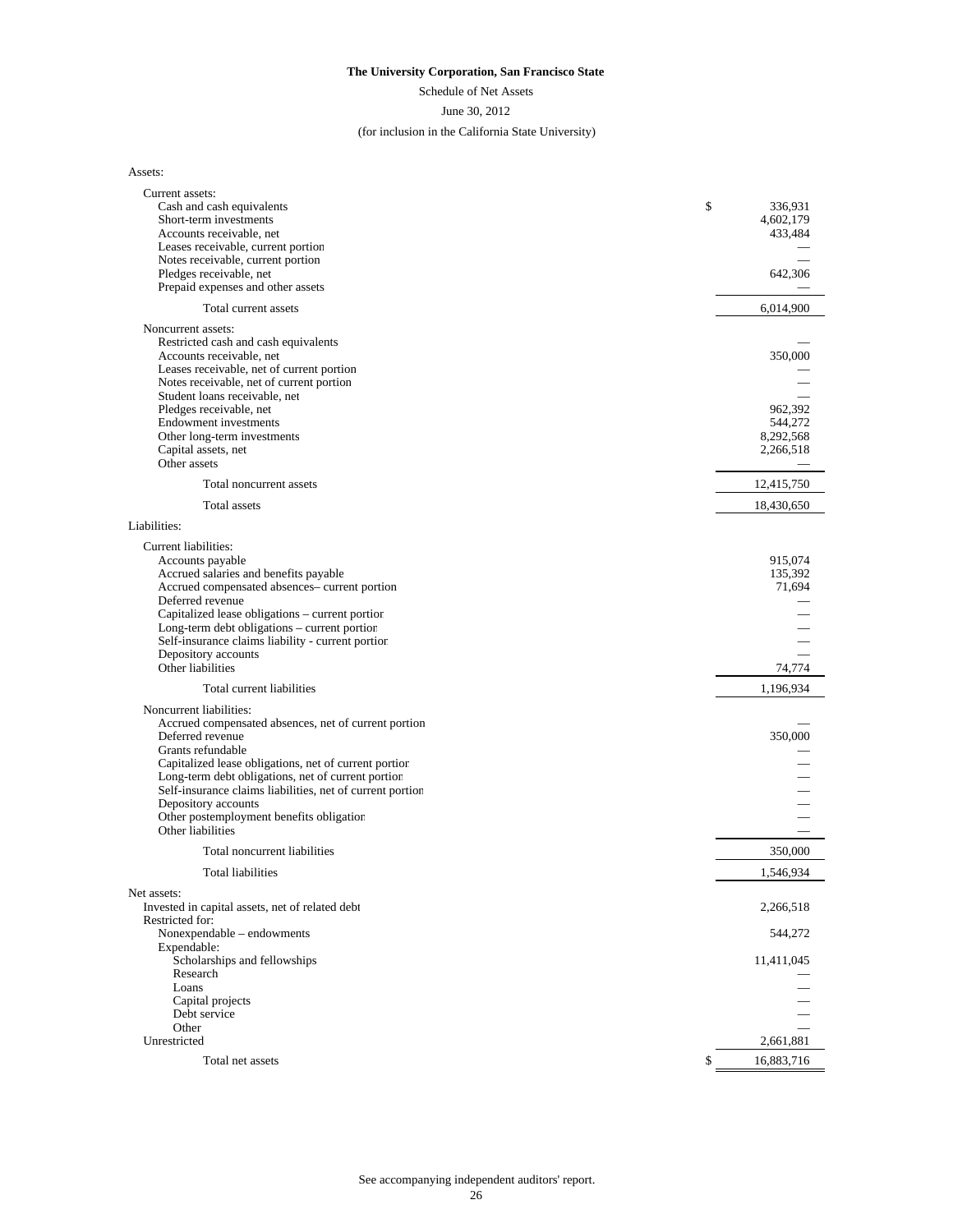## Schedule of Revenues, Expenses, and Changes in Net Assets

Year Ended June 30, 2012

(for inclusion in the California State University)

| Revenues: |
|-----------|
|-----------|

| Operating revenues:                                             |             |
|-----------------------------------------------------------------|-------------|
| Student tuition and fees (net of scholarship allowances of \$_  | \$          |
| Grants and contracts, noncapital:                               |             |
| Federal                                                         |             |
| <b>State</b>                                                    | 61,916      |
| Local                                                           |             |
| Nongovernmental                                                 | 1,618,642   |
| Sales and services of educational activities                    |             |
| Sales and services of auxiliary enterprises (net of scholarship |             |
| allowances of \$                                                | 4,910,778   |
| Other operating revenues                                        | 872,985     |
| Total operating revenues                                        | 7,464,321   |
| Expenses:                                                       |             |
| Operating expenses:                                             |             |
| Instruction                                                     | 190,082     |
| Research                                                        | (3,920)     |
| Public service                                                  | 3,415,162   |
| Academic support                                                | 1,867,552   |
| Student services                                                | 131,949     |
| Institutional support                                           | (43,248)    |
| Operation and maintenance of plant                              |             |
| Student grants and scholarships                                 | 1,229,817   |
| Auxiliary enterprise expenses                                   | 3,018,960   |
| Depreciation and amortization                                   | 247,053     |
| Total operating expenses                                        | 10,053,407  |
| Operating income (loss)                                         | (2,589,085) |
|                                                                 |             |
| Nonoperating revenues (expenses):                               |             |
| State appropriations, noncapital                                |             |
| Federal financial aid grants, noncapital                        |             |
| State financial aid grants, noncapital                          |             |
| Local financial aid grants, noncapital                          |             |
| Nongovernmental and other financial aid grants, noncapital      |             |
| Other federal nonoperating grants, noncapital                   |             |
| Gifts, noncapital                                               |             |
| Investment income (loss), net                                   | 365,137     |
| Endowment income (loss), net                                    |             |
| <b>Interest Expenses</b>                                        |             |
| Other nonoperating revenues (expenses)                          | 3,756,012   |
| Net nonoperating revenues (expenses)                            | 4,121,149   |
| Income (loss) before other additions                            | 1,532,064   |
| State appropriations, capital                                   |             |
| Grants and gifts, capital                                       |             |
| Additions (reductions) to permanent endowments                  |             |
| Increase (decrease) in net assets                               | 1,532,064   |
| Net assets:                                                     |             |
| Net assets at beginning of year, as previously reported         | 15,351,652  |
| Restatements                                                    |             |
| Net assets at beginning of year, as restated                    | 15,351,652  |
| Net assets at end of year                                       | 16,883,716  |
|                                                                 |             |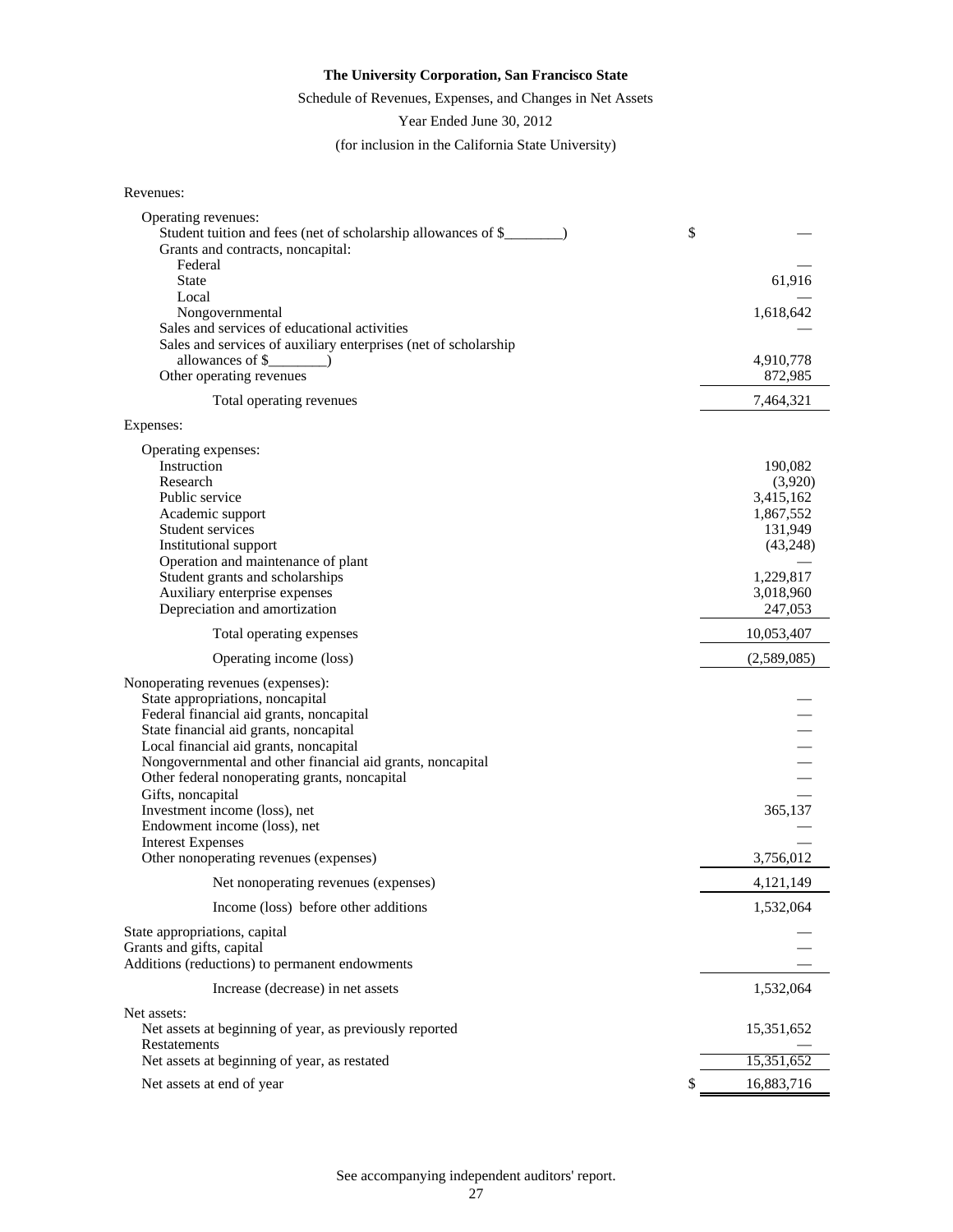June 30, 2012 (for inclusion in the California State University)

#### **1 Restricted cash and cash equivalents at June 30, 2012:**

Portion of restricted cash and cash equivalents related to endowments 8<br>All other restricted cash and cash equivalent All other restricted cash and cash equivalent Total restricted cash and cash equivalents  $\$\sim$ 

#### **2.1 Composition of investments at June 30, 2012:**

|                                                          | Unrestricted                  | <b>Current Restricted</b> |                      |              |                   |                         |                          |
|----------------------------------------------------------|-------------------------------|---------------------------|----------------------|--------------|-------------------|-------------------------|--------------------------|
|                                                          |                               |                           | <b>Total Current</b> | Unrestricted | <b>Restricted</b> | <b>Total Noncurrent</b> | <b>Total</b>             |
| State of California Surplus Money Investment Fund (SMIF) | S<br>$\overline{\phantom{a}}$ |                           |                      |              |                   | ٠                       | $\overline{\phantom{a}}$ |
| State of California Local Agency Investment Fund (LAIF)  | 2,970,569                     |                           | 2,970,569            |              |                   | ٠                       | 2,970,569                |
| Wachovia Short Term Fund                                 |                               |                           |                      |              |                   |                         |                          |
| Wachovia Medium Term Fund                                |                               |                           |                      |              |                   |                         |                          |
| Wachovia Equity Fund                                     |                               |                           |                      |              |                   |                         |                          |
| US Bank SWIFT pool                                       |                               |                           |                      |              |                   |                         |                          |
| Common Fund - Short Term Fund                            |                               |                           |                      |              |                   |                         |                          |
| Common Fund - Others                                     |                               |                           |                      |              |                   |                         |                          |
| Debt securities                                          | 184,349                       |                           | 184,349              |              | 2,260,308         | 2,260,308               | 2,444,657                |
| Equity securities                                        |                               |                           |                      |              | 3,043,642         | 3,043,642               | 3,043,642                |
| Fixed income securities (Treasury notes, GNMA's)         | 100,203                       |                           | 100,203              |              | 2,313,390         | 2,313,390               | 2,413,593                |
| Land and other real estate                               |                               |                           |                      |              |                   |                         |                          |
| Certificates of deposit                                  |                               |                           |                      |              |                   | ٠                       |                          |
| Notes receivable                                         |                               |                           |                      |              |                   |                         |                          |
| Mutual funds                                             |                               |                           |                      |              |                   |                         |                          |
| Money Market funds                                       | 1,347,058                     |                           | 1,347,058            |              |                   | ٠                       | 1,347,058                |
| Collateralized mortgage obligations:                     |                               |                           |                      |              |                   |                         |                          |
| Inverse floaters                                         |                               |                           |                      |              |                   |                         |                          |
| Interest-only strips                                     |                               |                           |                      |              |                   |                         |                          |
| Agency pass-through                                      |                               |                           |                      |              |                   |                         |                          |
| Private pass-through                                     |                               |                           |                      |              |                   |                         |                          |
| Other major investments:                                 |                               |                           |                      |              | 1,219,500         |                         | 1,219,500                |
| Add description<br>Add description                       |                               |                           |                      |              |                   | 1,219,500               |                          |
| Add description                                          |                               |                           |                      |              |                   |                         |                          |
| Add description                                          |                               |                           |                      |              |                   |                         |                          |
| Add description                                          |                               |                           |                      |              |                   |                         |                          |
| Add description                                          |                               |                           |                      |              |                   |                         |                          |
|                                                          |                               |                           |                      |              |                   |                         |                          |
| Total investments                                        | 4,602,179                     |                           | 4,602,179            |              | 8,836,840         | 8,836,840               | 13,439,019               |
| Less endowment investments (enter as negative number)    |                               |                           |                      |              | (544, 272)        | (544, 272)              | (544, 272)               |
| Total investments                                        | 4,602,179                     |                           | 4,602,179            |              | 8,292,568         | 8,292,568               | 12,894,747               |

## **2.2 Investments held by the University under contractual agreements at June 30, 2012:** Portion of investments in note 2.1 held by the University under contractu

agreements at June 30, 2012 :  $\blacksquare$ **2.3 Restricted current investments at June 30, 2012 related to: Amount**

| ديه | Resulted current investments at June 50, 2012 related to:      | лшоиш           |
|-----|----------------------------------------------------------------|-----------------|
|     | Add description                                                | \$              |
|     | Add description                                                |                 |
|     | Add description                                                |                 |
|     | Add description                                                |                 |
|     | Add description                                                |                 |
|     | Add description                                                |                 |
|     | Add description                                                |                 |
|     | Add description                                                |                 |
|     | Add description                                                |                 |
|     | Add description                                                |                 |
|     | Total restricted current investments at June 30, 2012          |                 |
| 2.4 | Restricted noncurrent investments at June 30, 2012 related to: | Amount          |
|     | Endowment investment                                           | \$<br>544,272   |
|     | Scholarships, Fellowships                                      | 8,292,568       |
|     | Add description                                                |                 |
|     |                                                                |                 |
|     | Add description                                                |                 |
|     | Add description                                                |                 |
|     | Add description                                                |                 |
|     | Add description                                                |                 |
|     | Add description                                                |                 |
|     | Add description                                                |                 |
|     | Add description                                                |                 |
|     | Total restricted noncurrent investments at June 30, 2012       | \$<br>8,836,840 |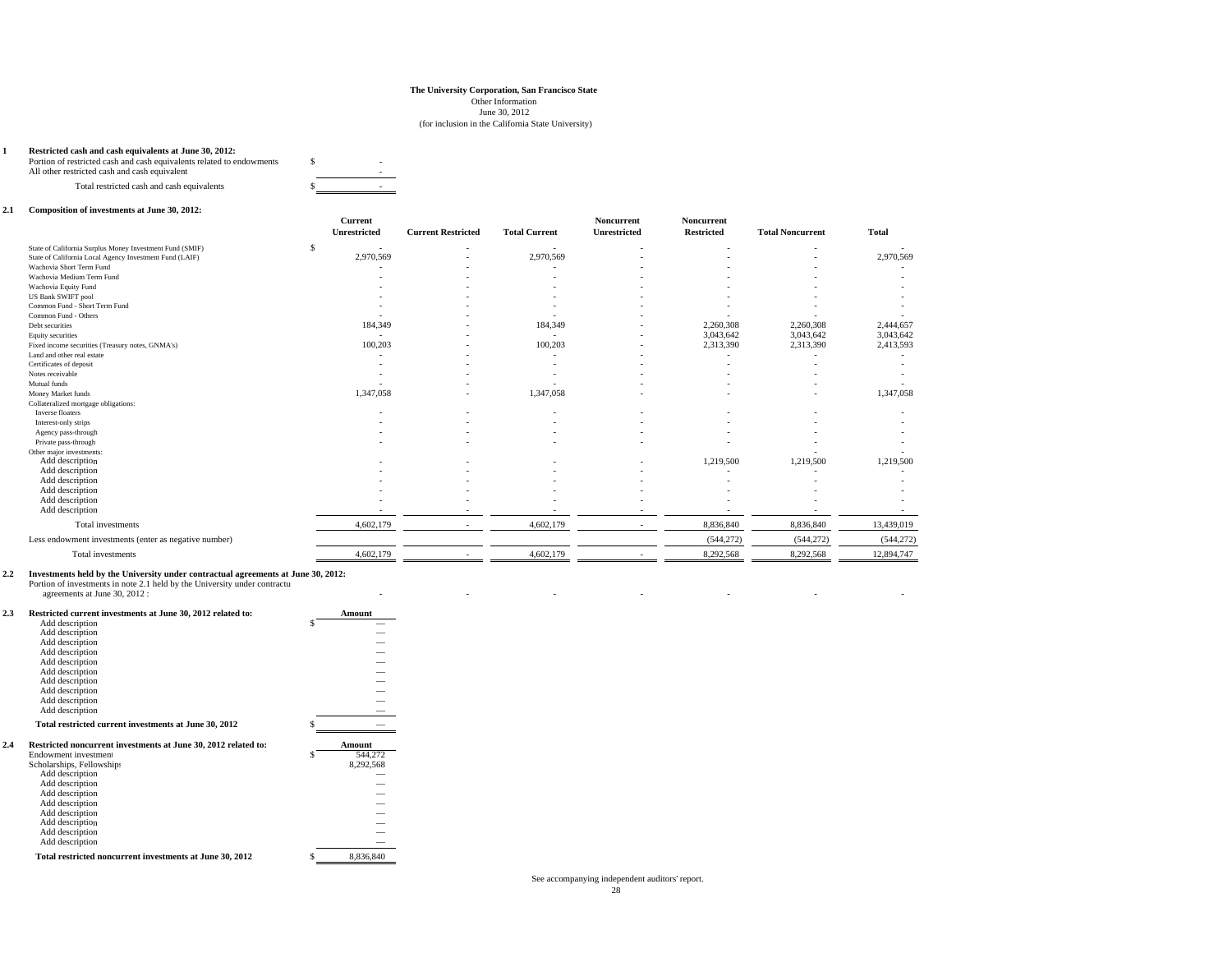June 30, 2012 (for inclusion in the California State University)

#### **3.1 Composition of capital assets at June 30, 2012:**

| Composition of capital assets at June 30, 2012:                                         | <b>Balance</b><br>June 30, 2011 | <b>Prior period</b><br><b>Adjustments</b> | <b>Reclassifications</b> | <b>Balance</b><br>June 30, 2011<br>(restated) | <b>Additions</b> | <b>Reductions</b> | <b>Transfers of</b><br>Completed<br><b>CWIP</b> | <b>Balance</b><br>June 30, 2012 |
|-----------------------------------------------------------------------------------------|---------------------------------|-------------------------------------------|--------------------------|-----------------------------------------------|------------------|-------------------|-------------------------------------------------|---------------------------------|
| Nondepreciable/nonamortizable capital assets:                                           |                                 |                                           |                          |                                               |                  |                   |                                                 |                                 |
| Land and land improvements                                                              | \$.                             |                                           |                          |                                               |                  |                   |                                                 |                                 |
| Works of art and historical treasures<br>Construction work in progress (CWIP)           |                                 |                                           |                          |                                               |                  |                   |                                                 |                                 |
| Intangible assets:                                                                      |                                 |                                           |                          |                                               |                  |                   |                                                 |                                 |
| Rights and easements                                                                    |                                 |                                           |                          |                                               |                  |                   |                                                 |                                 |
| Patents, copyrights and trademarks<br>Internally generated intangible assets in progres |                                 |                                           |                          |                                               |                  |                   |                                                 |                                 |
| Licenses and permits                                                                    |                                 |                                           |                          |                                               |                  |                   |                                                 |                                 |
| Other intangible assets                                                                 |                                 |                                           |                          |                                               |                  |                   |                                                 |                                 |
|                                                                                         |                                 |                                           |                          |                                               |                  |                   |                                                 |                                 |
|                                                                                         |                                 |                                           |                          |                                               |                  |                   |                                                 |                                 |
|                                                                                         |                                 |                                           |                          |                                               |                  |                   |                                                 |                                 |
| Total intangible assets                                                                 |                                 |                                           |                          |                                               |                  |                   |                                                 |                                 |
| Total nondepreciable/nonamortizable capital assets                                      |                                 |                                           |                          |                                               |                  |                   |                                                 |                                 |
| Depreciable/amortizable capital assets:                                                 |                                 |                                           |                          |                                               |                  |                   |                                                 |                                 |
| Buildings and building improvement<br>Improvements, other than building:                |                                 |                                           |                          |                                               |                  |                   |                                                 |                                 |
| Infrastructure                                                                          |                                 |                                           |                          |                                               |                  |                   |                                                 |                                 |
| Leasehold improvements                                                                  | 2,470,512                       |                                           |                          | 2,470,512                                     | 97,754           | (65,082)          |                                                 | 2,503,184                       |
| Personal property:<br>Equipment                                                         | 2,650,877                       |                                           |                          | 2,650,877                                     | 52,921           | (255,073)         |                                                 | 2,448,725                       |
| Library books and materials                                                             |                                 |                                           |                          |                                               | $\sim$           |                   |                                                 |                                 |
| Intangible assets:<br>Software and websites                                             |                                 |                                           |                          |                                               |                  |                   |                                                 |                                 |
| Rights and easements                                                                    |                                 |                                           |                          |                                               |                  |                   |                                                 |                                 |
| Patents, copyright and trademarks                                                       |                                 |                                           |                          |                                               |                  |                   |                                                 |                                 |
| Licenses and permits<br>Other intangible assets                                         |                                 |                                           |                          |                                               |                  |                   |                                                 |                                 |
|                                                                                         |                                 |                                           |                          |                                               |                  |                   |                                                 |                                 |
|                                                                                         |                                 |                                           |                          |                                               |                  |                   |                                                 |                                 |
|                                                                                         |                                 |                                           |                          |                                               |                  |                   |                                                 |                                 |
| Total intangible assets                                                                 |                                 |                                           |                          |                                               |                  |                   |                                                 |                                 |
| Total depreciable/amortizable capital assets                                            | 5,121,389                       |                                           |                          | 5,121,389                                     | 150,675          | (320, 155)        |                                                 | 4,951,909                       |
|                                                                                         | 5,121,389                       |                                           | $\sim$                   | 5,121,389                                     |                  | (320, 155)        |                                                 | 4,951,909                       |
| Total capital assets                                                                    |                                 |                                           |                          |                                               | 150,675          |                   |                                                 |                                 |
| Less accumulated depreciation/amortization:<br>Buildings and building improvement       |                                 |                                           |                          |                                               |                  | $\overline{a}$    |                                                 |                                 |
| Improvements, other than building:                                                      |                                 |                                           |                          |                                               |                  | $\sim$            |                                                 |                                 |
| Infrastructure<br>Leasehold improvements                                                | (814, 587)                      |                                           |                          | (814, 587)                                    | (120, 021)       | 2,324             |                                                 | (932, 284)                      |
| Personal property:                                                                      |                                 |                                           |                          |                                               |                  |                   |                                                 |                                 |
| Equipment<br>Library books and materials                                                | (1,794,375)                     |                                           |                          | (1,794,375)                                   | (127, 032)       | 168,300           |                                                 | (1,753,107)                     |
| Intangible assets:                                                                      |                                 |                                           |                          |                                               |                  |                   |                                                 |                                 |
| Software and websites                                                                   |                                 |                                           |                          |                                               |                  |                   |                                                 |                                 |
| Rights and easements<br>Patents, copyright and trademarks                               |                                 |                                           |                          |                                               |                  |                   |                                                 |                                 |
| Licenses and permits                                                                    |                                 |                                           |                          |                                               |                  |                   |                                                 |                                 |
| Other intangible assets                                                                 |                                 |                                           |                          |                                               |                  |                   |                                                 |                                 |
|                                                                                         |                                 |                                           |                          |                                               |                  |                   |                                                 |                                 |
|                                                                                         |                                 |                                           |                          |                                               |                  |                   |                                                 |                                 |
|                                                                                         |                                 |                                           |                          |                                               |                  |                   |                                                 |                                 |
| Total intangible assets                                                                 |                                 |                                           |                          |                                               |                  |                   |                                                 |                                 |
| Total accumulated depreciation/amortization                                             | (2,608,962)                     |                                           |                          | (2,608,962)                                   | (247, 053)       | 170,624           |                                                 | (2,685,391)                     |
| Total capital assets, net                                                               | 2,512,427<br>s.                 | $\overline{\phantom{a}}$                  | $\sim$                   | 2,512,427                                     | (96, 378)        | (149, 531)        |                                                 | 2,266,518                       |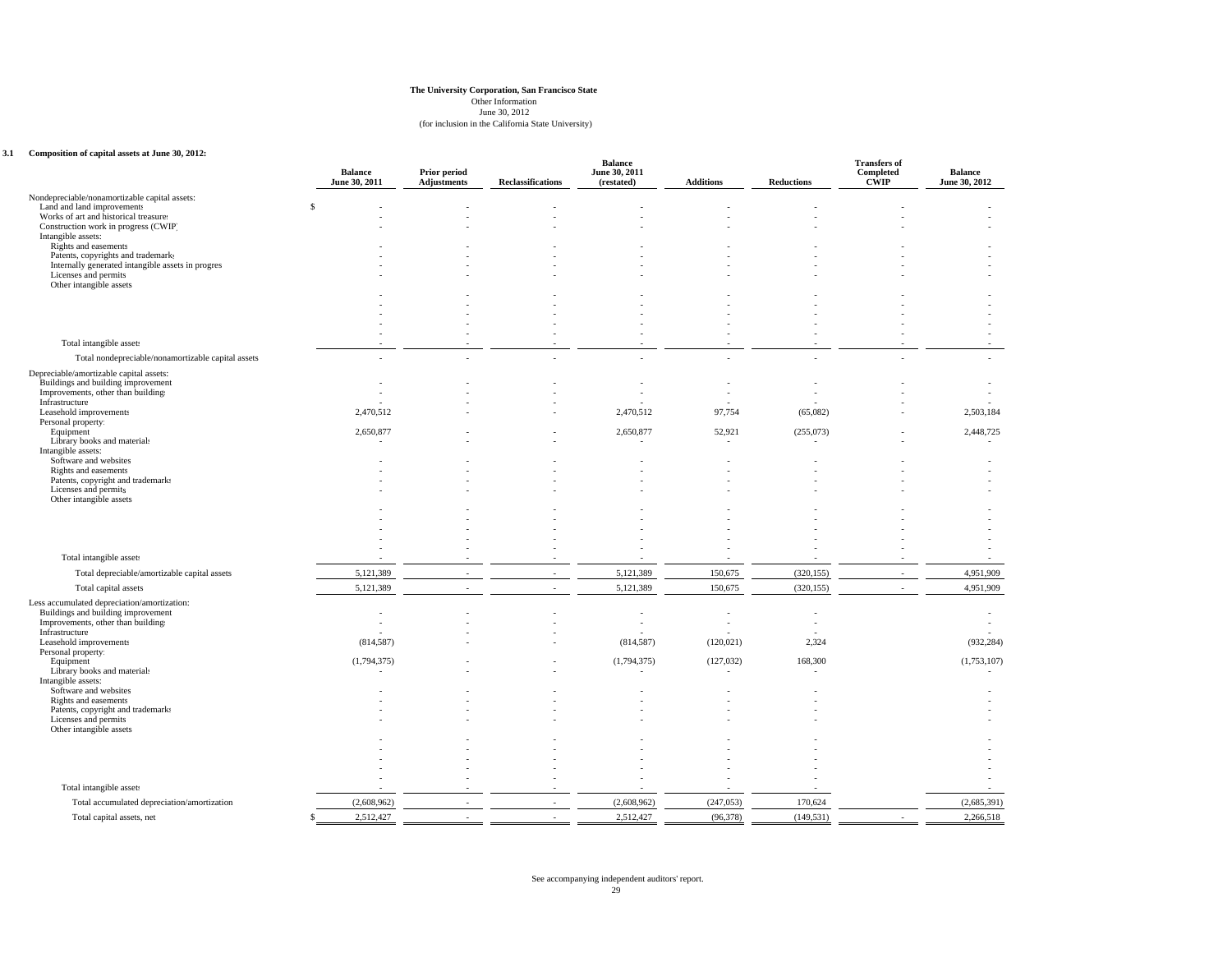#### (for inclusion in the California State University)

#### **3.2 Detail of depreciation and amortization expense for the year ended June 30, 2012:**

| Depreciation and amortization expense related to capital assets<br>Amortization expense related to other asset: | 247,053 |  |
|-----------------------------------------------------------------------------------------------------------------|---------|--|
| Total depreciation and amortization                                                                             | 247,053 |  |

#### **4 Long-term liabilities activity schedule:**

|                                                                        | <b>Balance</b><br>June 30, 2011 | <b>Prior period</b><br>adjustments | <b>Reclassifications</b> | <b>Balance</b><br>June 30, 2011<br>(restated) | <b>Additions</b> | <b>Reductions</b> | <b>Balance</b><br>June 30, 2012 | Current<br>portion             | Long-term<br>portion     |
|------------------------------------------------------------------------|---------------------------------|------------------------------------|--------------------------|-----------------------------------------------|------------------|-------------------|---------------------------------|--------------------------------|--------------------------|
| Accrued compensated absences<br>Capitalized lease obligations          | 67,252                          |                                    |                          | 67,252                                        | 49,820           | (45,378)          | 71,694                          | 71,694                         | $\overline{\phantom{a}}$ |
| Gross balance                                                          |                                 |                                    | $\overline{\phantom{m}}$ | $\sim$                                        | $\sim$           | $\sim$            | $\overline{\phantom{a}}$        |                                | $\overline{\phantom{a}}$ |
| Unamortized premium / (discount) on capitalized lease obligation       |                                 |                                    |                          |                                               |                  |                   |                                 |                                |                          |
| Total capitalized lease obligations                                    | $\overline{\phantom{a}}$        |                                    | $\overline{\phantom{a}}$ |                                               |                  |                   |                                 | __                             |                          |
| Long-term debt obligations:                                            |                                 |                                    |                          |                                               |                  |                   |                                 |                                |                          |
| Revenue Bonds                                                          |                                 |                                    |                          |                                               |                  |                   |                                 |                                |                          |
| Other bonds (non-Revenue Bonds)                                        |                                 | $\overline{\phantom{a}}$           |                          |                                               |                  |                   |                                 |                                |                          |
| Commercial Paper                                                       |                                 |                                    | $\overline{\phantom{a}}$ | $\overline{\phantom{m}}$                      |                  |                   |                                 | $\overline{\phantom{m}}$       | $\overline{\phantom{a}}$ |
| Other:                                                                 |                                 |                                    |                          |                                               |                  |                   |                                 |                                |                          |
| Add description                                                        | $\overline{\phantom{a}}$        | $\overline{\phantom{a}}$           | $\overline{\phantom{a}}$ | $\overline{\phantom{a}}$                      |                  |                   | $\overline{\phantom{a}}$        | $\overline{\phantom{a}}$       | $\overline{\phantom{a}}$ |
| Add description                                                        |                                 |                                    | $\overline{\phantom{m}}$ |                                               |                  |                   | $\overline{\phantom{a}}$        |                                | $\overline{\phantom{a}}$ |
| Add description                                                        |                                 |                                    | $\overline{\phantom{a}}$ | $\overline{\phantom{m}}$                      |                  |                   | $\overline{\phantom{a}}$        |                                |                          |
| Add description                                                        | $\overline{\phantom{a}}$        | $\overline{\phantom{a}}$           | $\overline{\phantom{a}}$ | $\overline{\phantom{a}}$                      |                  |                   | $\overline{\phantom{a}}$        | $\overline{\phantom{a}}$       | $\overline{\phantom{a}}$ |
| Add description                                                        |                                 |                                    |                          |                                               |                  |                   | $\overline{\phantom{a}}$        |                                |                          |
| Add description                                                        | $\overline{\phantom{0}}$        |                                    | $\overline{\phantom{0}}$ |                                               |                  |                   |                                 |                                |                          |
| Total long-term debt obligations                                       | $\overline{\phantom{0}}$        |                                    |                          | -                                             |                  |                   |                                 | $\qquad \qquad \longleftarrow$ |                          |
|                                                                        |                                 |                                    |                          |                                               |                  |                   |                                 |                                |                          |
| Unamortized bond premium / (discount)<br>Unamortized loss on refunding | $\overline{\phantom{0}}$        |                                    | $\overline{\phantom{0}}$ | $\overline{\phantom{m}}$                      |                  |                   | $\hspace{0.1mm}-\hspace{0.1mm}$ |                                | $\overline{\phantom{a}}$ |
| Total long-term debt obligations, net                                  |                                 | $\overline{\phantom{a}}$           | $\overline{\phantom{a}}$ | $\overline{\phantom{a}}$                      |                  |                   | $\overline{\phantom{a}}$        | $\overline{\phantom{a}}$       |                          |
| Total long-term liabilities                                            | 67,252                          |                                    |                          | 67,252                                        | 49,820           | (45,378)          | 71,694                          | 71,694                         |                          |

#### **5 Future minimum lease payments - capital lease obligations:**

| Future minimum rease payments - capital rease obligations. |           |                 | Principal and   |
|------------------------------------------------------------|-----------|-----------------|-----------------|
|                                                            | Principal | <b>Interest</b> | <b>Interest</b> |
| Year ending June 30:                                       |           |                 |                 |
| 2013                                                       |           |                 |                 |
| 2014                                                       |           |                 |                 |
| 2015                                                       |           |                 |                 |
| 2016                                                       |           |                 |                 |
| 2017<br>$2018 - 2022$                                      |           |                 |                 |
| $2023 - 2027$                                              |           |                 |                 |
| $2028 - 2032$                                              |           |                 |                 |
| $2033 - 2037$                                              |           |                 |                 |
| $2038 - 2042$                                              |           |                 |                 |
| $2043 - 2047$                                              |           |                 |                 |
| $2048 - 2052$                                              |           |                 |                 |
| $2053 - 2057$                                              |           |                 |                 |
| $2058 - 2062$                                              |           |                 |                 |
| Total minimum lease payments                               |           |                 |                 |
| Less amounts representing interest                         |           |                 |                 |
| Present value of future minimum lease payments             |           |                 |                 |
| Less: current portion                                      |           |                 |                 |
| Capitalized lease obligation, net of current portion       |           |                 |                 |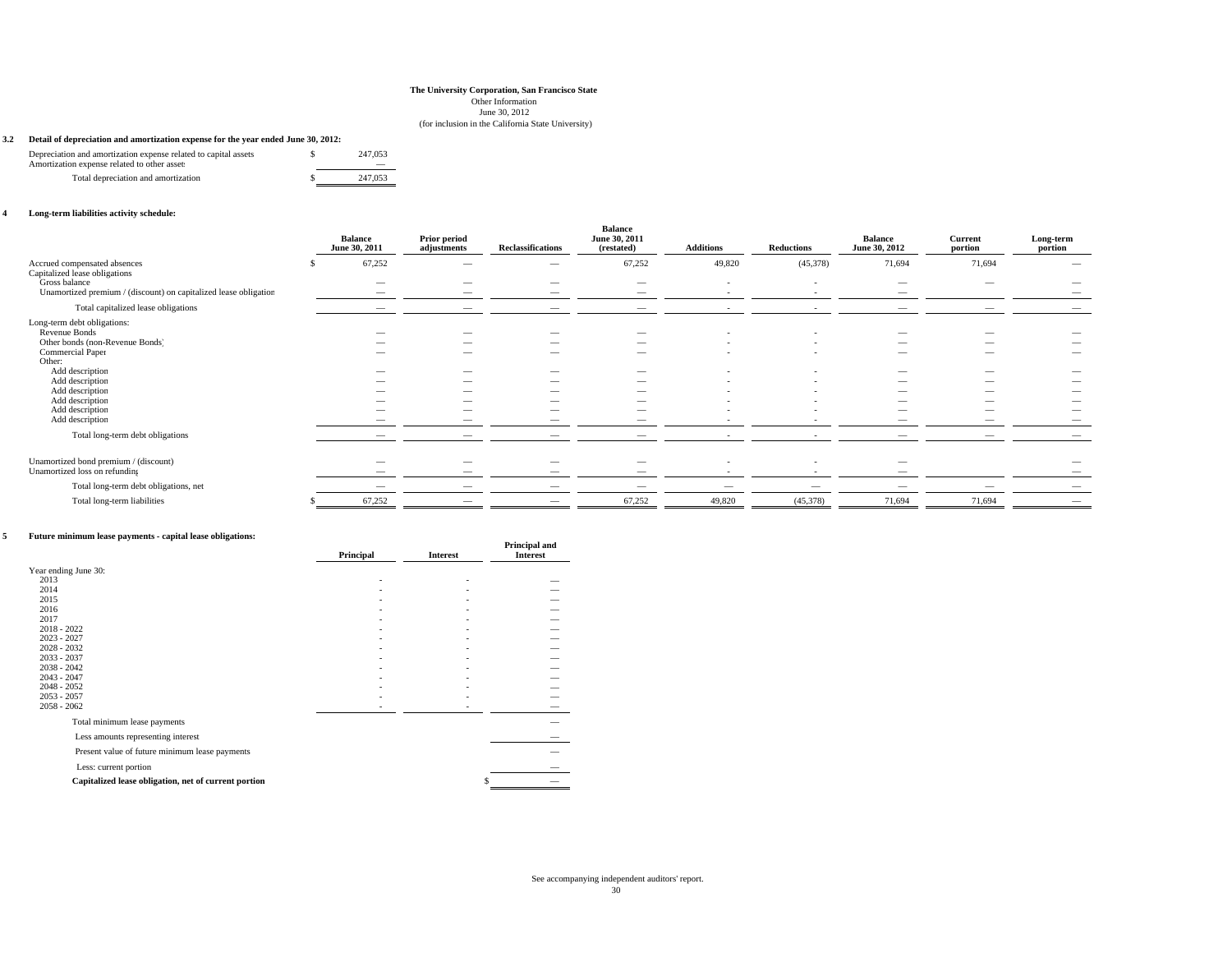June 30, 2012

#### (for inclusion in the California State University)

#### **6 Long-term debt obligation schedule**

| Long-term debt obligation schedule |           |                          |                          |                          | All other long-term      |                          |           |                 |                      |
|------------------------------------|-----------|--------------------------|--------------------------|--------------------------|--------------------------|--------------------------|-----------|-----------------|----------------------|
|                                    |           | <b>Revenue Bonds</b>     |                          |                          | debt obligations         |                          |           | <b>Total</b>    |                      |
|                                    |           |                          | Principal and            |                          |                          | <b>Principal and</b>     |           |                 | <b>Principal and</b> |
|                                    | Principal | Interest                 | Interest                 | Principal                | <b>Interest</b>          | <b>Interest</b>          | Principal | <b>Interest</b> | <b>Interest</b>      |
| Year ending June 30:               |           |                          |                          |                          |                          |                          |           |                 |                      |
| 2013                               | $\sim$    | $\sim$                   | $\overline{\phantom{a}}$ | $\overline{\phantom{a}}$ |                          |                          |           |                 |                      |
| 2014                               | $\sim$    | $\sim$                   | $\sim$                   | $\sim$                   | $\sim$                   |                          |           |                 |                      |
| 2015                               | $\sim$    | $\sim$                   | $\overline{\phantom{a}}$ | $\sim$                   | $\overline{\phantom{a}}$ |                          |           |                 |                      |
| 2016                               | $\sim$    | $\sim$                   | $\overline{\phantom{a}}$ | $\sim$                   | $\sim$                   |                          |           | $\sim$          |                      |
| 2017                               | $\sim$    | $\sim$                   | $\sim$                   | $\sim$                   | $\sim$                   | $\overline{\phantom{a}}$ | $\sim$    | $\sim$          |                      |
| $2018 - 2022$                      | $\sim$    | $\sim$                   | $\sim$                   | $\sim$                   | $\sim$                   | $\sim$                   | $\sim$    | $\sim$          |                      |
| $2023 - 2027$                      | $\sim$    | $\overline{\phantom{a}}$ | $\overline{\phantom{a}}$ | $\overline{\phantom{a}}$ | $\overline{\phantom{a}}$ | $\sim$                   | $\sim$    | $\sim$          | $\sim$               |
| $2028 - 2032$                      | $\sim$    | $\overline{\phantom{a}}$ | $\overline{\phantom{a}}$ | $\sim$                   | $\overline{\phantom{a}}$ | $\overline{\phantom{a}}$ | $\sim$    | $\sim$          | $\sim$               |
| $2033 - 2037$                      | $\sim$    | $\sim$                   | $\overline{\phantom{a}}$ | $\sim$                   | $\sim$                   | $\overline{\phantom{a}}$ | $\sim$    | $\sim$          |                      |
| $2038 - 2042$                      | $\sim$    | $\sim$                   | $\overline{\phantom{a}}$ | $\sim$                   | $\sim$                   | $\sim$                   | $\sim$    | $\sim$          | $\sim$               |
| $2043 - 2047$                      | $\sim$    | $\sim$                   | $\overline{\phantom{a}}$ | $\sim$                   | $\overline{\phantom{a}}$ | $\overline{\phantom{a}}$ | $\sim$    | $\sim$          | $\sim$               |
| $2048 - 2052$                      | $\sim$    | $\sim$                   | $\overline{\phantom{a}}$ | $\sim$                   | $\sim$                   | $\overline{\phantom{a}}$ | $\sim$    | $\sim$          | $\sim$               |
| $2053 - 2057$                      | $\sim$    | $\sim$                   | $\overline{\phantom{a}}$ | $\sim$                   | $\sim$                   | $\sim$                   | $\sim$    | $\sim$          | $\sim$               |
| $2058 - 2062$                      |           |                          |                          |                          |                          |                          |           |                 |                      |
| Total                              |           |                          |                          | $\sim$                   |                          |                          |           |                 |                      |

#### **7 Calculation of net assets**

|                                                                                             | <b>Auxiliary Organizations</b> |             | <b>Total</b> |                    |
|---------------------------------------------------------------------------------------------|--------------------------------|-------------|--------------|--------------------|
|                                                                                             |                                | <b>GASB</b> | <b>FASB</b>  | <b>Auxiliaries</b> |
| 7.1 Calculation of net assets - Invested in capital assets, net of related debt             |                                |             |              |                    |
| Capital assets, net of accumulated depreciation                                             | \$                             | 2,266,518   |              | 2,266,518          |
| Capitalized lease obligations - current portion                                             |                                |             |              |                    |
| Capitalized lease obligations, net of current portio                                        |                                |             |              |                    |
| Long-term debt obligations - current portion                                                |                                |             |              |                    |
| Long-term debt obligations, net of current portion                                          |                                |             |              |                    |
| Portion of outstanding debt that is unspent at year-en-<br>Other adjustments: (please list) |                                |             |              |                    |
| Add description                                                                             |                                |             |              |                    |
| Add description                                                                             |                                |             |              |                    |
| Add description                                                                             |                                |             |              |                    |
| Add description                                                                             |                                |             |              |                    |
| Add description                                                                             |                                |             |              |                    |
| Net assets - invested in capital assets, net of related debt                                |                                | 2,266,518   |              | 2,266,518          |
|                                                                                             |                                |             |              |                    |
| 7.2 Calculation of net assets - Restricted for nonexpendable - endowments                   |                                |             |              |                    |
| Portion of restricted cash and cash equivalents related to endowments                       | S                              |             |              |                    |
| Endowment investments                                                                       |                                |             | 544.272      | 544,272            |
| Other adjustments: (please list)                                                            |                                |             |              |                    |
| Add description                                                                             |                                |             |              |                    |
| Add description                                                                             |                                |             |              |                    |
| Add description                                                                             |                                |             |              |                    |
| Add description                                                                             |                                |             |              |                    |
| Add description                                                                             |                                |             |              |                    |
| Add description                                                                             |                                |             |              |                    |
| Add description                                                                             |                                |             |              |                    |
|                                                                                             |                                |             |              |                    |
| Add description                                                                             |                                |             |              |                    |
| Add description                                                                             |                                |             |              |                    |
| Add description                                                                             |                                |             |              |                    |
|                                                                                             |                                |             |              |                    |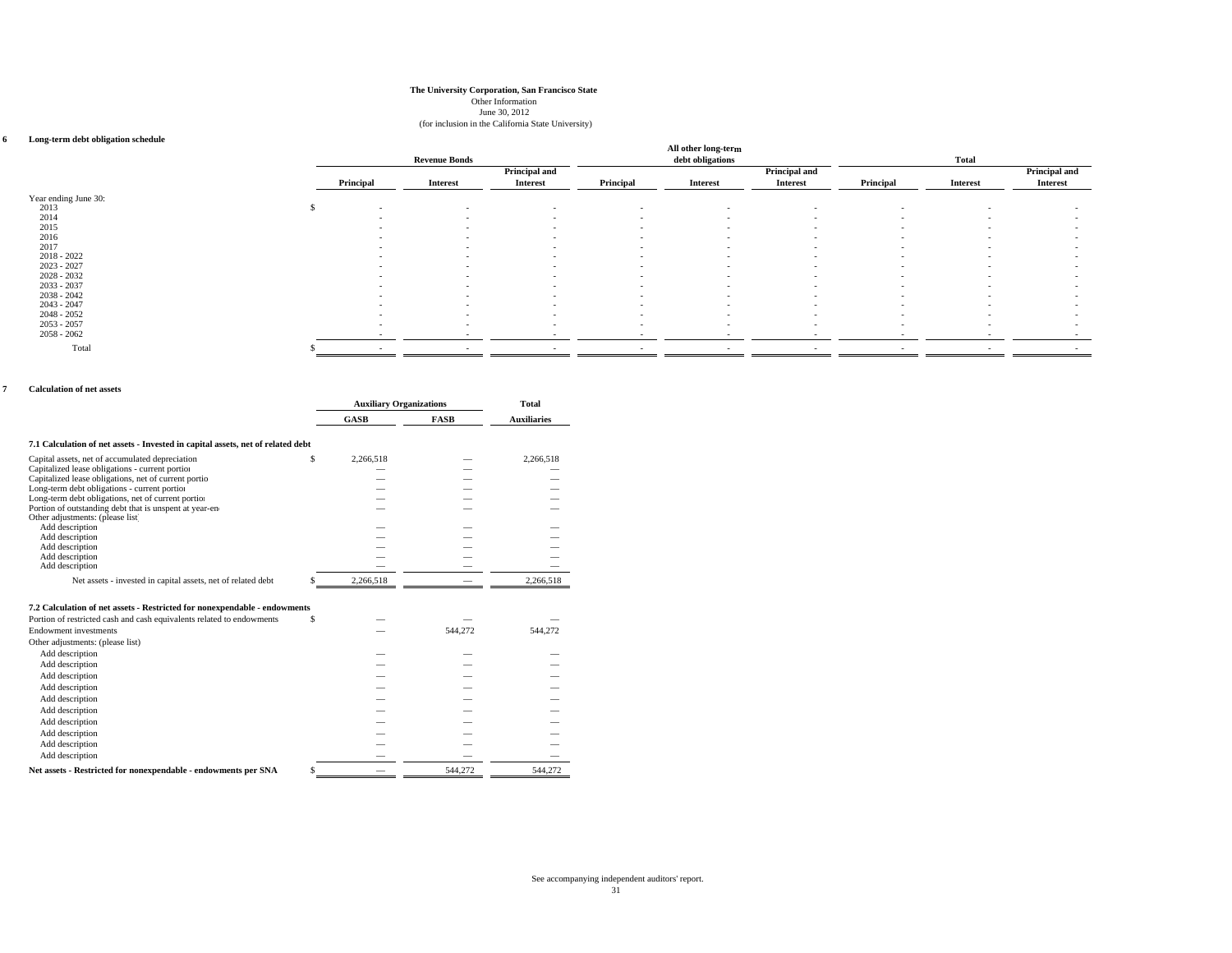June 30, 2012

#### (for inclusion in the California State University)

#### **8 Transactions with Related Entities**

|                                                                                                             | Amount     |
|-------------------------------------------------------------------------------------------------------------|------------|
| Payments to University for salaries of University personnel working on contracts, grants, and other program | 428,704    |
| Payments to University for other than salaries of University personn                                        | 2,800,370  |
| Payments received from University for services, space, and program                                          | 1.024.984  |
| Gifts-in-kind to the University from Auxiliary Organization                                                 |            |
| Gifts (cash or assets) to the University from recognized Auxiliary Organization                             |            |
| Accounts (payable to) University (enter as negative number                                                  | (528, 219) |
| Other amounts (payable to) University (enter as negative number                                             |            |
| Accounts receivable from University                                                                         |            |
| Other amounts receivable from Universit                                                                     |            |

#### **9 Other Postemployment Benefits Obligation (OPEB)**

| Annual required contribution (ARC)<br>Contributions during the year |  |
|---------------------------------------------------------------------|--|
| Increase (decrease) in net OPEB obligation (NOO)                    |  |
| NOO - beginning of year                                             |  |
| NOO - end of year                                                   |  |

#### **10 Pollution remediation liabilities under GASB Statement No. 49:**

| <b>Description</b>                                       | Amount |
|----------------------------------------------------------|--------|
| Add description                                          |        |
| Add description                                          |        |
| Add description                                          |        |
| Add description                                          |        |
| Add description                                          |        |
| Add description                                          |        |
| Add description                                          |        |
| Add description                                          |        |
| Add description                                          |        |
| Add description                                          |        |
| Total pollution remediation liabilities                  | \$     |
| Less: current portion                                    |        |
| Pollution remedition liabilities, net of current portion |        |

#### **11 The nature and amount of the prior period adjustment(s) recorded to beginning net assets Net Asset**

|                                                        | <b>TACL CROOCL</b><br><b>Class</b> |   | Amount     |
|--------------------------------------------------------|------------------------------------|---|------------|
|                                                        |                                    |   | Dr. (Cr.)  |
| Net assets as of June 30, 2011, as previously reported |                                    | S | 15,351,652 |
| Prior period adjustments                               |                                    |   |            |
| (list description of each adjustment                   |                                    |   |            |
| 2 (list description of each adjustment                 |                                    |   |            |
| (list description of each adjustment)<br>3.            |                                    |   |            |
| (list description of each adjustment)<br>4             |                                    |   |            |
| (list description of each adjustment                   |                                    |   |            |
| (list description of each adjustment)<br>6             |                                    |   |            |
| (list description of each adjustment)                  |                                    |   |            |
| (list description of each adjustment)<br>8             |                                    |   |            |
| (list description of each adjustment)                  |                                    |   |            |
| (list description of each adjustment)<br>10            |                                    |   |            |
| Net assets as of June 30, 2011, as restated            |                                    |   | 15.351.652 |